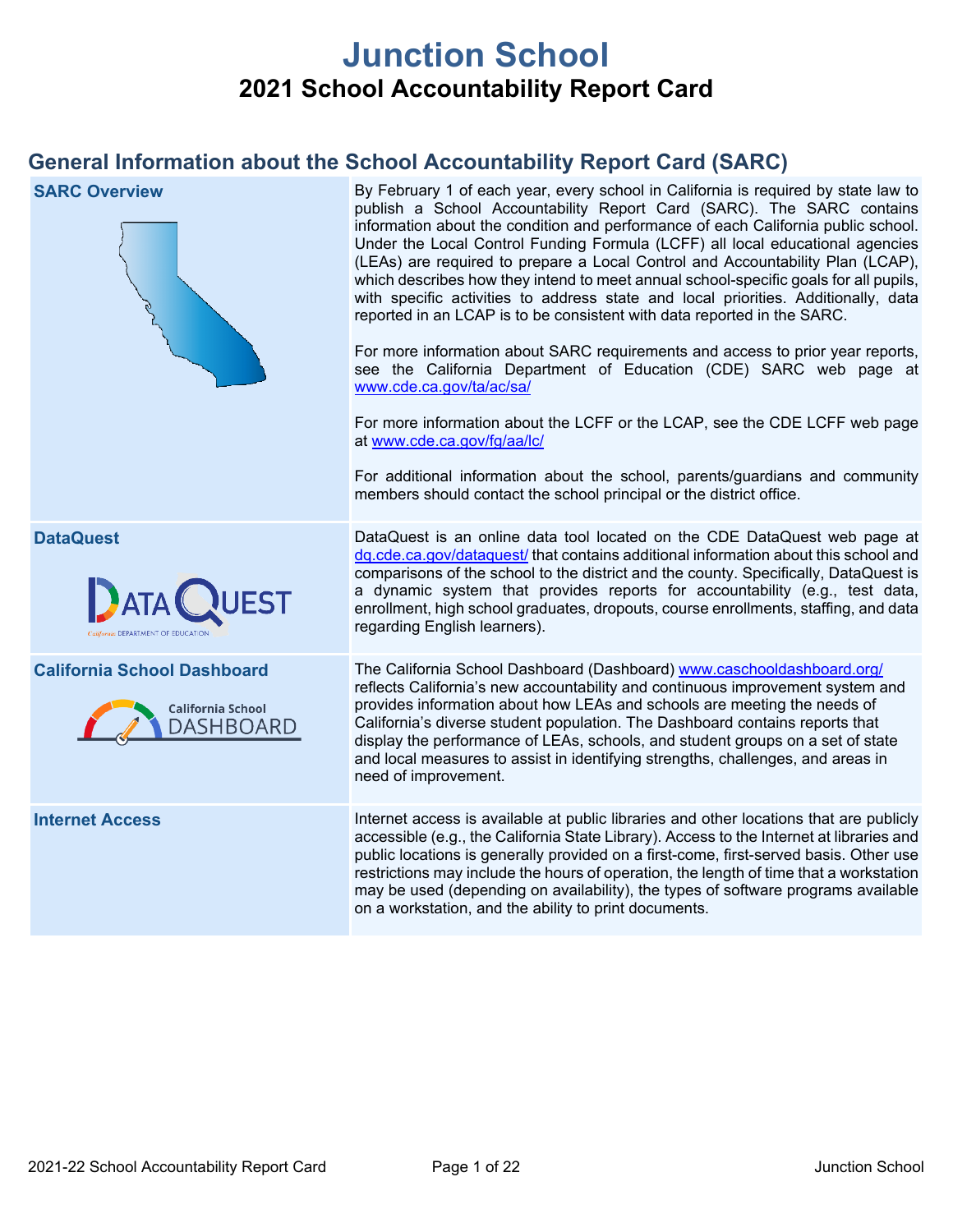### **2021-22 School Contact Information**

| <b>School Name</b>                                | <b>Junction School</b>    |
|---------------------------------------------------|---------------------------|
| <b>Street</b>                                     | 9087 Deschutes Road       |
| City, State, Zip                                  | Palo Cedro, CA 96073      |
| <b>Phone Number</b>                               | 5305473274                |
| <b>Principal</b>                                  | <b>Christopher Nelson</b> |
| <b>Email Address</b>                              | cnelson@junctionesd.net   |
| <b>School Website</b>                             | www.junctionesd.net       |
| County-District-School (CDS) Code 45-700456050397 |                           |

| 2021-22 District Contact Information |                                     |  |  |  |
|--------------------------------------|-------------------------------------|--|--|--|
| <b>District Name</b>                 | Junction Elementary School District |  |  |  |
| <b>Phone Number</b>                  | 530.547.3276                        |  |  |  |
| Superintendent                       | Clay Ross                           |  |  |  |
| <b>Email Address</b>                 | cross@junctionesd.net               |  |  |  |
| <b>District Website Address</b>      | www.junctionesd.net                 |  |  |  |

#### **2021-22 School Overview**

Originally established in 1881, Junction School is a TK-through-8th grade elementary school, with a preschool on site, serving approximately 350 students in the community of Palo Cedro. Palo Cedro is a rural community within Shasta County that provides a natural setting for Junction School highlighted by wide open spaces, oak trees, agriculture, dark night skies, creeks and wildlife. Views of snow-capped volcanoes such as Mount Shasta and Mount Lassen provide just some of the breathtaking scenery that students enjoy as they learn and play outdoors on Junction's sprawling campus.

The definition of the word junction is, "a point where two or more things are joined." Junction School is truly a "junction" where staff, parents, and the Palo Cedro community join together for the good of our students. Junction School is greatly supported by local businesses, law enforcement, fire department, and other first responders. Junction School is also supported by a highly engaged parent community that supplies hundreds of volunteers and tens of thousands of fundraising dollars annually to bolster programs that enhance the learning and development of our students. Junction School also partners with local organizations, providing four baseball fields, four soccer fields, a gymnasium, theater and track and field facilities for community use.

Junction School offers students a core curriculum that includes, math, reading, writing, science and social studies. Additionally, students are offered elective courses such as P.E., art, theater, band, and STEM. Students are also encouraged to develop their academic skills along with teamwork and leadership by participating in student council, robotics, book club, guitar/rock band and a variety of fall, winter and spring sports. Teachers and instructional aides provide high quality instruction and low adult-to-student ratios while 1-to-1 devices provide students access to dozens of highly regarded, research-based online programs. Students' mental and emotional health is enhanced by a school counselor and a school psychologist and students needing intervention beyond the classroom have access to a resource specialist and a special day class.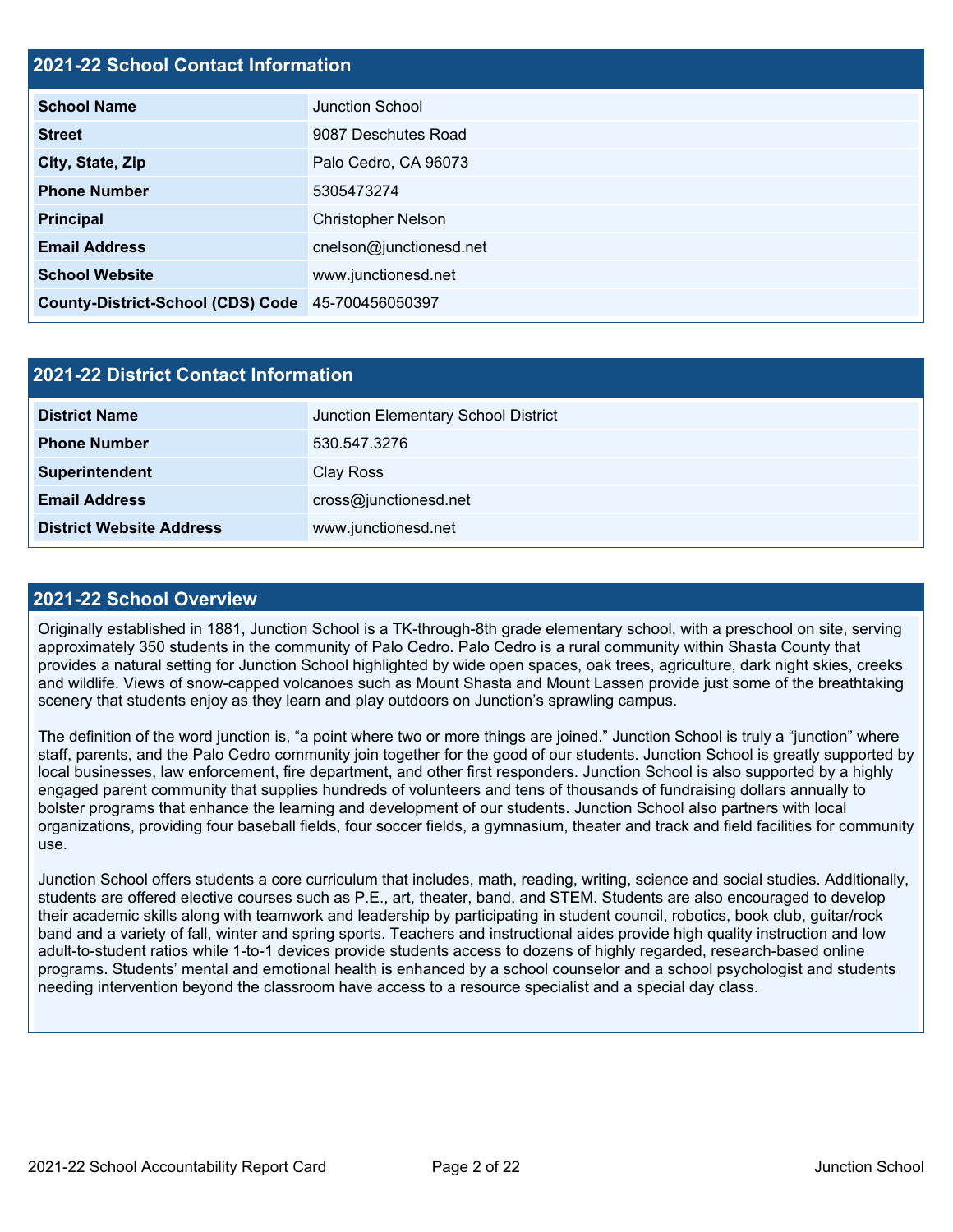## **About this School**

| 2020-21 Student Enrollment by Grade Level |                           |  |  |  |  |
|-------------------------------------------|---------------------------|--|--|--|--|
| <b>Grade Level</b>                        | <b>Number of Students</b> |  |  |  |  |
| Kindergarten                              | 57                        |  |  |  |  |
|                                           |                           |  |  |  |  |
| <b>Grade 1</b>                            | 42                        |  |  |  |  |
| <b>Grade 2</b>                            | 39                        |  |  |  |  |
| Grade 3                                   | 41                        |  |  |  |  |
| Grade 4                                   | 29                        |  |  |  |  |
| Grade 5                                   | 36                        |  |  |  |  |
| Grade 6                                   | 28                        |  |  |  |  |
| Grade 7                                   | 28                        |  |  |  |  |
| Grade 8                                   | 35                        |  |  |  |  |
| <b>Total Enrollment</b>                   | 335                       |  |  |  |  |

# **2020-21 Student Enrollment by Student Group**

| <b>Percent of Total Enrollment</b> |
|------------------------------------|
| 46.6                               |
| 53.4                               |
| 3.9                                |
| 1.8                                |
| 1.2                                |
| 13.1                               |
| 1.8                                |
| 77.3                               |
| 3                                  |
| 0.6                                |
| 2.1                                |
| 36.7                               |
| 9.3                                |
|                                    |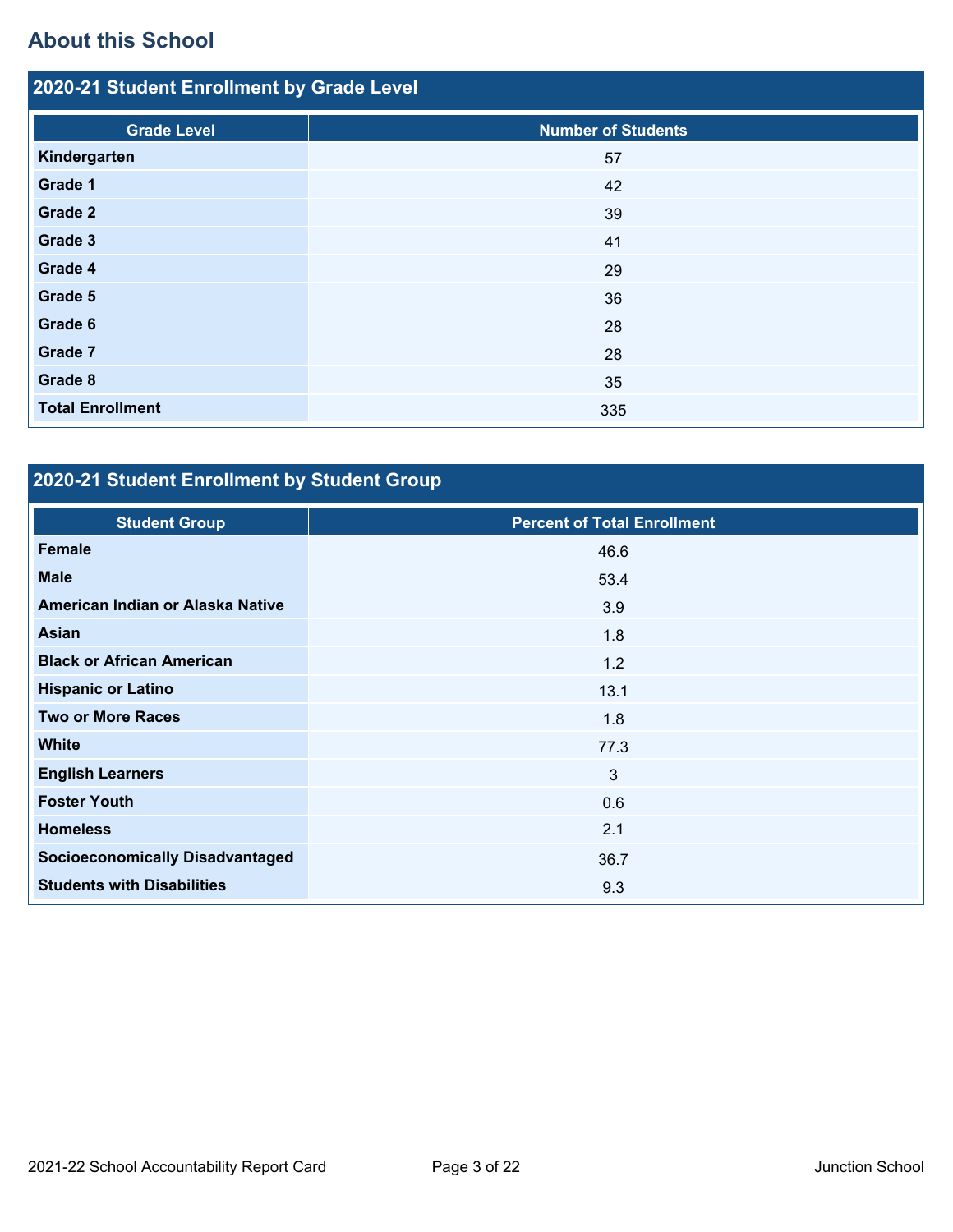## **A. Conditions of Learning State Priority: Basic**

The SARC provides the following information relevant to the State priority: Basic (Priority 1):

- Degree to which teachers are appropriately assigned and fully credentialed in the subject area and for the pupils they are teaching;
	- Pupils have access to standards-aligned instructional materials; and
- School facilities are maintained in good repair

Note: For more information refer to the Updated Teacher Equity Definitions web page at <https://www.cde.ca.gov/pd/ee/teacherequitydefinitions.asp>

#### **2019-20 Teacher Preparation and Placement**

| <b>Authorization/Assignment</b>                                                                 | 2019-20 |
|-------------------------------------------------------------------------------------------------|---------|
| Fully (Preliminary or Clear) Credentialed for Subject and Student Placement (properly assigned) |         |
| <b>Intern Credential Holders Properly Assigned</b>                                              |         |
| Teachers Without Credentials and Misassignments ("ineffective" under ESSA)                      |         |
| Credentialed Teachers Assigned Out-of-Field ("out-of-field" under ESSA)                         |         |
| <b>Unknown</b>                                                                                  |         |
| <b>Total Teaching Positions</b>                                                                 |         |
|                                                                                                 |         |

Note: The data in this table is based on Full Time Equivalent (FTE) status. One FTE equals one staff member working full time; one FTE could also represent two staff members who each work 50 percent of full time. Additionally, an assignment is defined as a position that an educator is assigned to based on setting, subject, and grade level. An authorization is defined as the services that an educator is authorized to provide to students.

### **2019-20 Teachers Without Credentials and Misassignments (considered "ineffective" under ESSA)**

| <b>Authorization/Assignment</b>                              | 2019-20 |
|--------------------------------------------------------------|---------|
| <b>Permits and Waivers</b>                                   |         |
| <b>Misassignments</b>                                        |         |
| <b>Vacant Positions</b>                                      |         |
| <b>Total Teachers Without Credentials and Misassignments</b> |         |

### **2019-20 Credentialed Teachers Assigned Out-of-Field (considered "out-of-field" under ESSA)**

| <b>Indicator</b>                                       | 2019-20 |
|--------------------------------------------------------|---------|
| Credentialed Teachers Authorized on a Permit or Waiver |         |
| <b>Local Assignment Options</b>                        |         |
| <b>Total Out-of-Field Teachers</b>                     |         |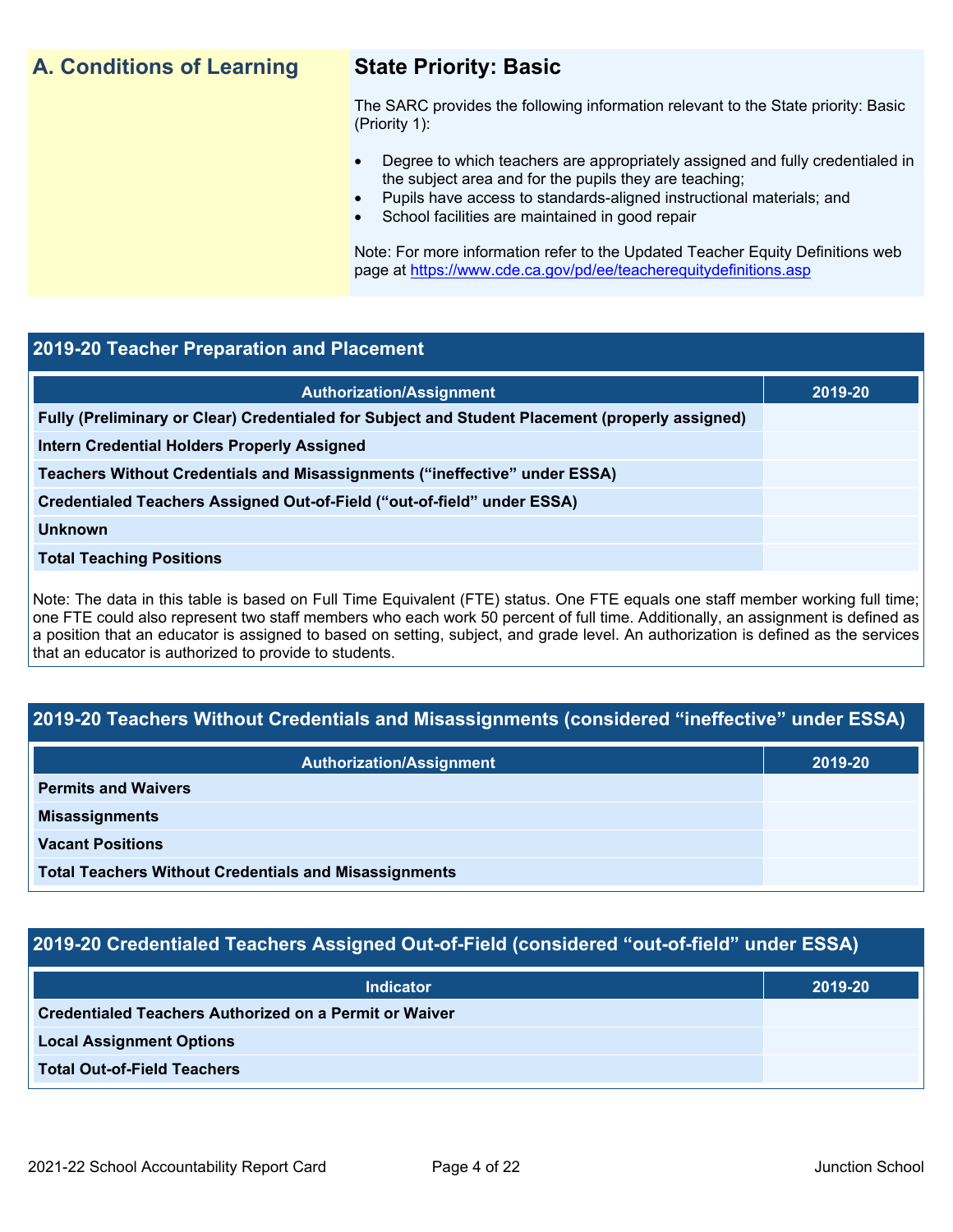#### **2019-20 Class Assignments**

| <b>Indicator</b>                                                                                                                                    | 2019-20 |
|-----------------------------------------------------------------------------------------------------------------------------------------------------|---------|
| <b>Misassignments for English Learners</b><br>(a percentage of all the classes with English learners taught by teachers that are misassigned)       |         |
| No credential, permit or authorization to teach<br>(a percentage of all the classes taught by teachers with no record of an authorization to teach) |         |

### **2021-22 Quality, Currency, Availability of Textbooks and Other Instructional Materials**

"All students must be given the same opportunity to acquire knowledge, understanding, skills and values using each child's unique learning style." The Junction Elementary School District believes that in order to achieve this educational belief, we must equip our students with textbooks, instructional materials and appropriate instruction. The Junction Elementary School District follows the California schedule for textbook and standards adoption.

When it comes time to adopt a new textbook series, the district creates a committee made up of teachers, aides, administration and parents to review all California state-adopted series; they then make their recommendation to the Board of Education.

The district has also adopted the policy that all core instructional materials must be state-adopted and district-approved. The district also reviews current instructional materials on an ongoing basis to make sure they are still appropriate for the district goals and beliefs. The district has affirmed that every student has access to their own textbooks and instructional materials for use in the classroom and to take home.

All Junction Elementary School students receive weekly classroom music instruction. They also receive art instruction and theater experiences in the regular classroom setting.

For a complete list of textbooks used at Junction Elementary School, please contact the front office at (530) 547-3274 or refer to the textbook list in this document.

#### **Year and month in which the data were collected** December 2021

| <b>Subject</b>                | Textbooks and Other Instructional Materials/year of<br><b>Adoption</b>                                                                                                 | <b>From</b><br><b>Most</b><br><b>Recent</b><br><b>Adoption</b> | <b>Percent</b><br><b>Students</b><br><b>Lacking Own</b><br><b>Assigned</b><br>Copy |
|-------------------------------|------------------------------------------------------------------------------------------------------------------------------------------------------------------------|----------------------------------------------------------------|------------------------------------------------------------------------------------|
| <b>Reading/Language Arts</b>  | Journeys, Houghton Mifflin Harcourt (K-5)<br>California Treasures, Houghton Mifflin Harcourt (6-8)                                                                     | <b>Yes</b>                                                     | $0\%$                                                                              |
| <b>Mathematics</b>            | Go Math, Houghton Mifflin Harcourt (K-5)<br>CPM Educational Program (6-8)                                                                                              | Yes                                                            | $0\%$                                                                              |
| <b>Science</b>                | Macmillan/McGraw-Hill (K-4)<br>STEM Scopes: 5th Science, MS Earth & Space, MS Life, MS<br>Physical (5-8)                                                               | Yes                                                            | $0\%$                                                                              |
| <b>History-Social Science</b> | Scott Foresman (K-5)<br>History Alive! The Ancient World, History Alive! Medieval<br>World and Beyond, History Alive! United States Through<br>Modern Times; TCI (6-8) | <b>No</b>                                                      | $0\%$                                                                              |
| <b>Foreign Language</b>       |                                                                                                                                                                        |                                                                |                                                                                    |
| <b>Health</b>                 |                                                                                                                                                                        |                                                                |                                                                                    |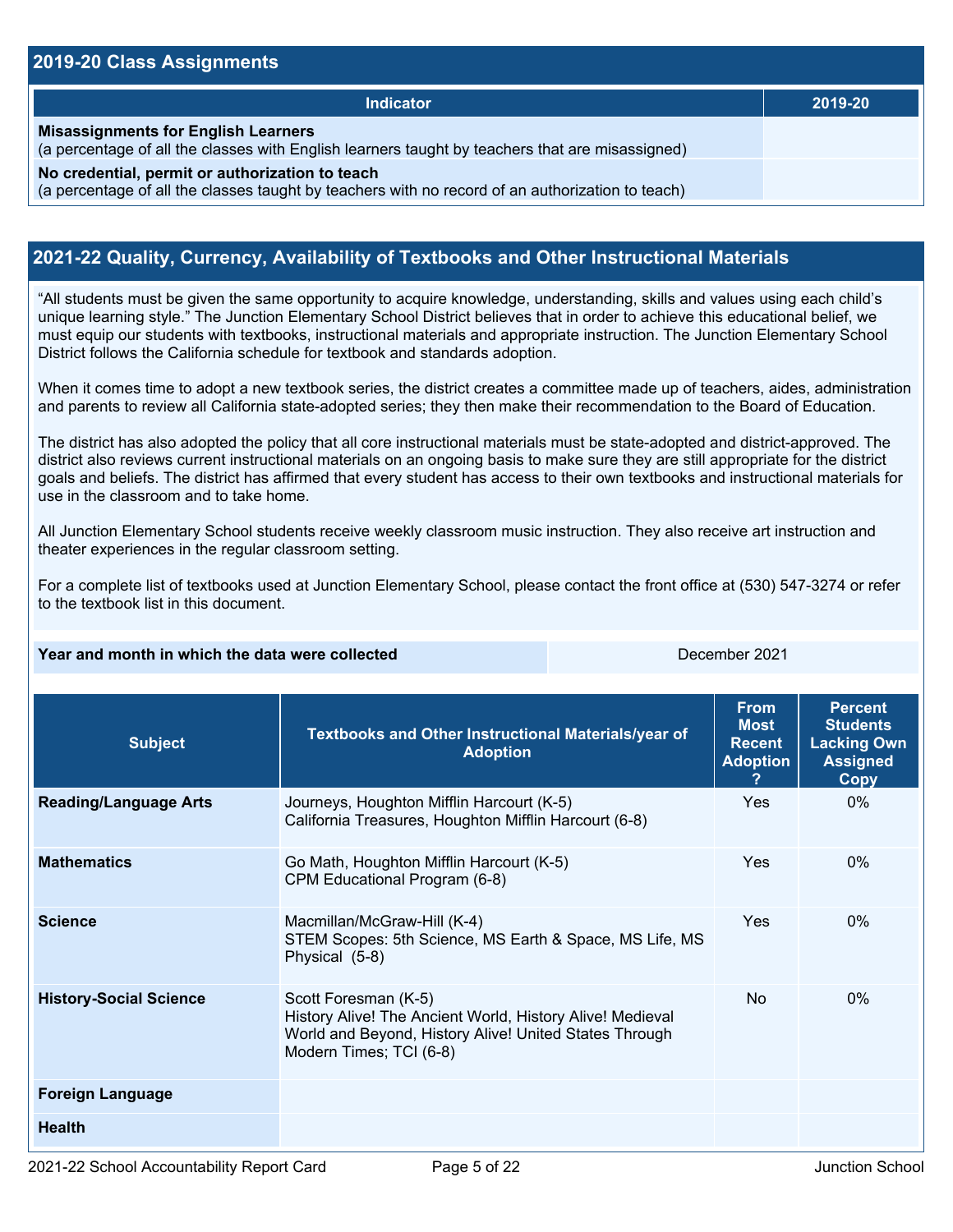#### **Science Laboratory Equipment** (grades 9-12)

#### **School Facility Conditions and Planned Improvements**

This inspection determines the school facility's good repair status using ratings of good condition, fair condition or poor condition. The overall summary of facility conditions uses ratings of exemplary, good, fair or poor. Additionally, voters approved a \$ 2.1 million GO Bond that will provide for repairs, modernization, and code upgrades. Improvements made with the Bond funding include: New HVAC systems school-wide, new roofing on all buildings, new phones and phone system , 30 security cameras and a new monitoring system . New doors have been installed on nearly all interior and exterior doorways except in a few locations where it was determined new doors were not needed. A new fire alarm system and control panels have been installed on campus. All lights have been replaced with LED lighting units. New clocks and emergency public address systems have been installed throughout campus. Student restrooms on the middle school campus were completely renovated and updated. Elementary school student bathroom flooring was replaced and upgraded. Six-foot fencing erected around the middle school parking lot and a seven-foot fence was installed in front of preschool. Elementary school parking lot and outside basketball courts were resurfaced and reconfigured. Staff bathrooms and break rooms were remodeled and upgraded. A programmable LED reader-board was installed in front of the elementary campus. New ground-water drainage systems and the new surfaces were installed on path of travel throughout the elementary campus as well as new walkway canopies. Asphalt resurfacing and playground rebarking also took place. Installation of a new generator is planned for the summer of 2021.

#### **Year and month of the most recent FIT report** Number 2021 Companion Corporation Corporation Corporation Corporation

| <b>System Inspected</b>                                                       | <b>Rate</b><br>Good       | <b>Rate</b><br>Fair | Rate<br>Poor | <b>Repair Needed and Action Taken or Planned</b>                                                                                                                                                                         |
|-------------------------------------------------------------------------------|---------------------------|---------------------|--------------|--------------------------------------------------------------------------------------------------------------------------------------------------------------------------------------------------------------------------|
| <b>Systems:</b><br>Gas Leaks, Mechanical/HVAC, Sewer                          | X                         |                     |              |                                                                                                                                                                                                                          |
| Interior:<br><b>Interior Surfaces</b>                                         | X                         |                     |              | Middle School janitor's closet has some sheet<br>rock repair needed and edges around mop<br>sink/tub need to be resealed; Repairing chain link<br>gate and post behind P5; P5 interior is being<br>painted and repaired. |
| Cleanliness:<br>Overall Cleanliness, Pest/Vermin Infestation                  | $\boldsymbol{\mathsf{X}}$ |                     |              |                                                                                                                                                                                                                          |
| <b>Electrical</b>                                                             | $\mathsf{X}$              |                     |              |                                                                                                                                                                                                                          |
| <b>Restrooms/Fountains:</b><br>Restrooms, Sinks/ Fountains                    | $\sf X$                   |                     |              |                                                                                                                                                                                                                          |
| Safety:<br>Fire Safety, Hazardous Materials                                   | $\times$                  |                     |              |                                                                                                                                                                                                                          |
| Structural:<br><b>Structural Damage, Roofs</b>                                | $\sf X$                   |                     |              |                                                                                                                                                                                                                          |
| <b>External:</b><br>Playground/School Grounds, Windows/<br>Doors/Gates/Fences | $\mathsf{X}$              |                     |              |                                                                                                                                                                                                                          |

| <b>Overall Facility Rate</b> |      |      |      |
|------------------------------|------|------|------|
| <b>Exemplary</b>             | Good | Fair | Poor |
|                              |      |      |      |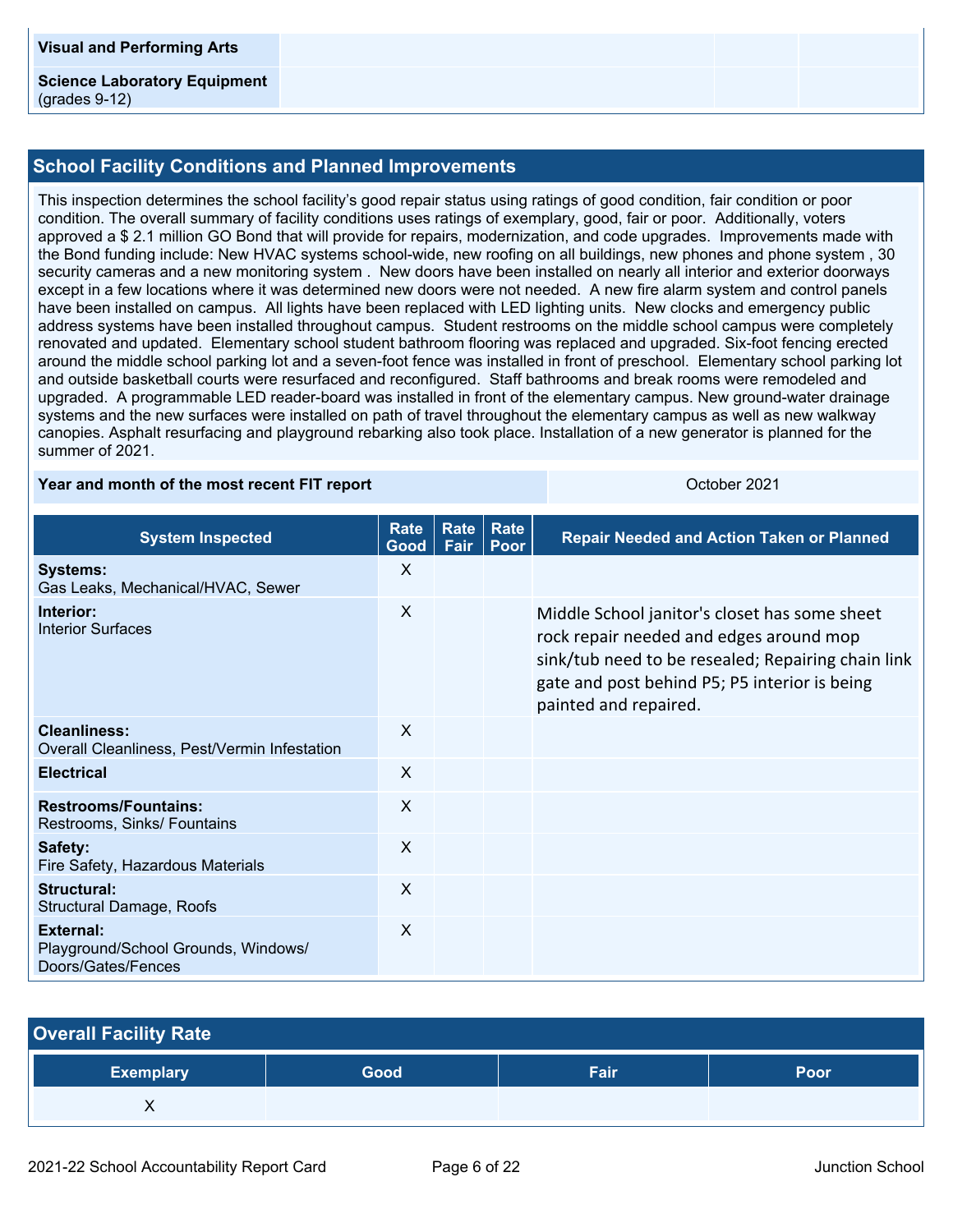## **B. Pupil Outcomes State Priority: Pupil Achievement**

The SARC provides the following information relevant to the State priority: Pupil Achievement (Priority 4):

#### **Statewide Assessments**

(i.e., California Assessment of Student Performance and Progress [CAASPP] System includes the Smarter Balanced Summative Assessments for students in the general education population and the California Alternate Assessments [CAAs] for English language arts/literacy [ELA] and mathematics given in grades three through eight and grade eleven. Only eligible students may participate in the administration of the CAAs. CAAs items are aligned with alternate achievement standards, which are linked with the Common Core State Standards [CCSS] for students with the most significant cognitive disabilities).

The CAASPP System encompasses the following assessments and student participation requirements:

- 1. **Smarter Balanced Summative Assessments and CAAs for ELA** in grades three through eight and grade eleven.
- 2. **Smarter Balanced Summative Assessments and CAAs for mathematics** in grades three through eight and grade eleven.
- 3. **California Science Test (CAST) and CAAs for Science** in grades five, eight, and once in high school (i.e., grade ten, eleven, or twelve).

#### **SARC Reporting in the 2020-2021 School Year Only**

Where the most viable option, LEAs were required to administer the statewide summative assessment in ELA and mathematics. Where a statewide summative assessment was not the most viable option for the LEA (or for one or more gradelevel[s] within the LEA) due to the pandemic, LEAs were allowed to report results from a different assessment that met the criteria established by the State Board of Education (SBE) on March 16, 2021. The assessments were required to be:

- Aligned with CA CCSS for ELA and mathematics;
- Available to students in grades 3 through 8, and grade 11; and
- Uniformly administered across a grade, grade span, school, or district to all eligible students.

#### **Options**

Note that the CAAs could only be administered in-person following health and safety requirements. If it was not viable for the LEA to administer the CAAs in person with health and safety guidelines in place, the LEA was directed to not administer the tests. There were no other assessment options available for the CAAs. Schools administered the Smarter Balanced Summative Assessments for ELA and mathematics, other assessments that meet the SBE criteria, or a combination of both, and they could only choose one of the following:

- Smarter Balanced ELA and mathematics summative assessments;
- Other assessments meeting the SBE criteria; or
- Combination of Smarter Balanced ELA and mathematics summative assessments and other assessments.

The percentage of students who have successfully completed courses that satisfy the requirements for entrance to the University of California and the California State University, or career technical education sequences or programs of study.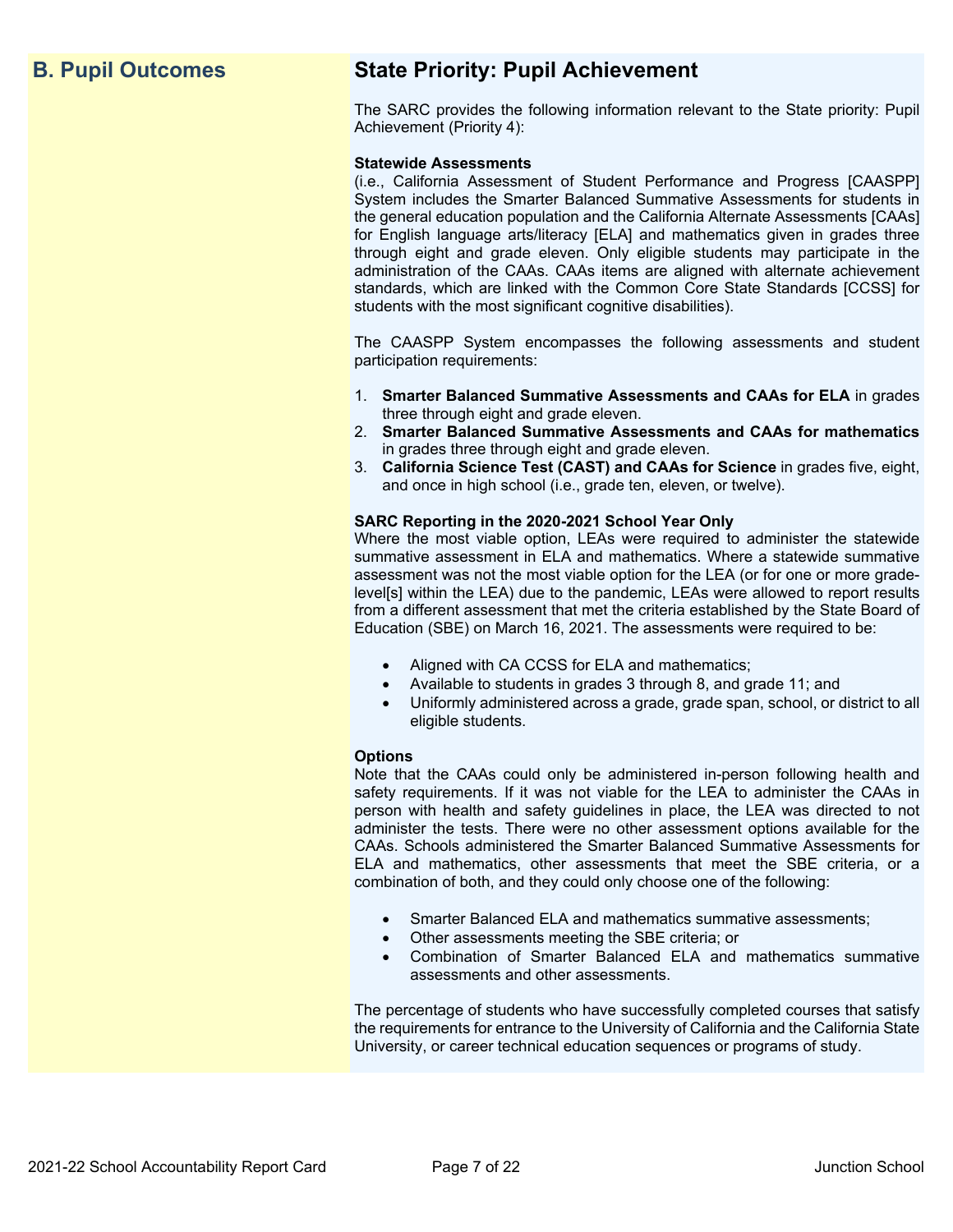#### **Percentage of Students Meeting or Exceeding the State Standard on CAASPP**

This table displays CAASPP test results in ELA and mathematics for all students grades three through eight and grade eleven taking and completing a state-administered assessment.

The 2019-2020 data cells with N/A values indicate that the 2019-2020 data are not available due to the COVID-19 pandemic and resulting summative test suspension. The Executive Order N-30-20 was issued which waived the assessment, accountability, and reporting requirements for the 2019-2020 school year.

The 2020-2021 data cells have N/A values because these data are not comparable to other year data due to the COVID-19 pandemic during the 2020-2021 school year. Where the CAASPP assessments in ELA and/or mathematics is not the most viable option, the LEAs were allowed to administer local assessments. Therefore, the 2020-2021 data between school years for the school, district, state are not an accurate comparison. As such, it is inappropriate to compare results of the 2020-2021 school year to other school years.

| <b>Subject</b>                                                 | <b>School</b><br>2019-20 | <b>School</b><br>2020-21 | <b>District</b><br>2019-20 | <b>District</b><br>2020-21 | <b>State</b><br>2019-20 | <b>State</b><br>2020-21 |
|----------------------------------------------------------------|--------------------------|--------------------------|----------------------------|----------------------------|-------------------------|-------------------------|
| <b>English Language Arts/Literacy</b><br>$(grades 3-8 and 11)$ | N/A                      | N/A                      | N/A                        | N/A                        | N/A                     | N/A                     |
| <b>Mathematics</b><br>(grades $3-8$ and $11$ )                 | N/A                      | N/A                      | N/A                        | N/A                        | N/A                     | N/A                     |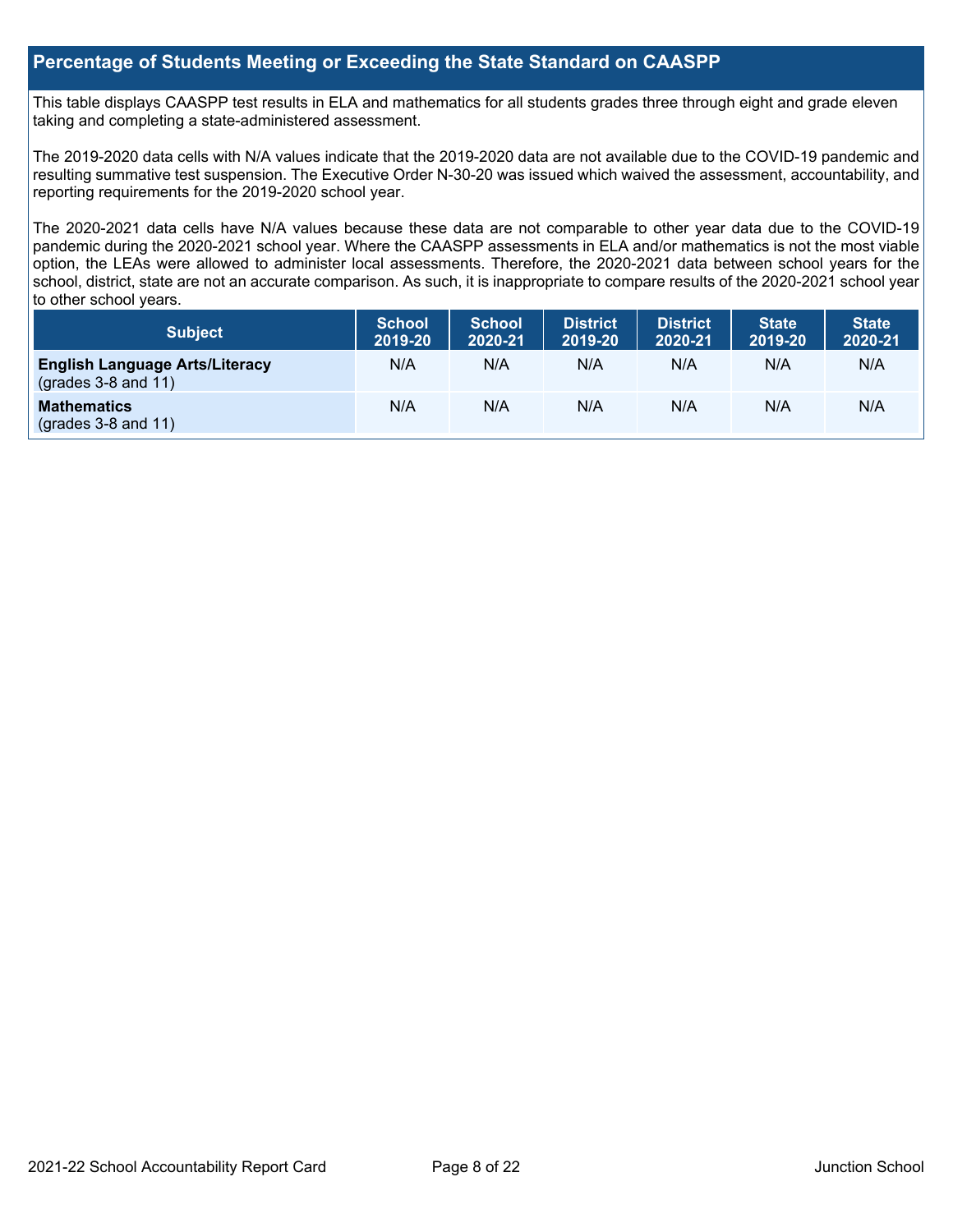## **2020-21 CAASPP Test Results in ELA by Student Group**

This table displays CAASPP test results in ELA by student group for students grades three through eight and grade eleven taking and completing a state-administered assessment. The CDE will populate this table for schools in cases where the school administered the CAASPP assessment. In cases where the school administered a local assessment instead of CAASPP, the CDE will populate this table with "NT" values, meaning this school did not test students using the CAASPP. See the local assessment(s) table for more information.

| <b>CAASPP</b><br><b>Student Groups</b>               | <b>CAASPP</b><br><b>Total</b><br><b>Enrollment</b> | <b>CAASPP</b><br><b>Number</b><br><b>Tested</b> | <b>CAASPP</b><br><b>Percent</b><br><b>Tested</b> | <b>CAASPP</b><br><b>Percent</b><br><b>Not Tested</b> | <b>CAASPP</b><br><b>Percent</b><br>Met or<br><b>Exceeded</b> |
|------------------------------------------------------|----------------------------------------------------|-------------------------------------------------|--------------------------------------------------|------------------------------------------------------|--------------------------------------------------------------|
| <b>All Students</b>                                  | 203                                                | 72                                              | 35.47                                            | 64.53                                                | 52.78                                                        |
| Female                                               | 89                                                 | 36                                              | 40.45                                            | 59.55                                                | 63.89                                                        |
| <b>Male</b>                                          | 114                                                | 36                                              | 31.58                                            | 68.42                                                | 41.67                                                        |
| American Indian or Alaska Native                     | 13                                                 | 5                                               | --                                               | 61.54                                                | --                                                           |
| <b>Asian</b>                                         |                                                    | $\qquad \qquad -$                               |                                                  |                                                      |                                                              |
| <b>Black or African American</b>                     | $\overline{\phantom{a}}$                           | $\overline{\phantom{m}}$                        | --                                               | $\qquad \qquad \qquad -$                             | --                                                           |
| <b>Filipino</b>                                      | $\Omega$                                           | $\Omega$                                        | $\Omega$                                         | $\mathbf 0$                                          | $\Omega$                                                     |
| <b>Hispanic or Latino</b>                            | 27                                                 | 12                                              | 44.44                                            | 55.56                                                | 50                                                           |
| <b>Native Hawaiian or Pacific Islander</b>           | $\mathbf 0$                                        | $\mathbf 0$                                     | $\Omega$                                         | $\mathbf 0$                                          | 0                                                            |
| <b>Two or More Races</b>                             | $\qquad \qquad \qquad -$                           | $\qquad \qquad -$                               |                                                  |                                                      | --                                                           |
| <b>White</b>                                         | 153                                                | 50                                              | 32.68                                            | 67.32                                                | 54                                                           |
| <b>English Learners</b>                              |                                                    | $-\!$ $\!-$                                     |                                                  | $-$                                                  | --                                                           |
| <b>Foster Youth</b>                                  |                                                    | $\overline{\phantom{m}}$                        | --                                               |                                                      | --                                                           |
| <b>Homeless</b>                                      | $-\!$                                              | $\overline{\phantom{m}}$                        | --                                               | $\overline{\phantom{a}}$                             | --                                                           |
| <b>Military</b>                                      | $\Omega$                                           | 0                                               | $\mathbf 0$                                      | $\mathbf{0}$                                         | 0                                                            |
| <b>Socioeconomically Disadvantaged</b>               | 81                                                 | 26                                              | 32.1                                             | 67.9                                                 | 34.62                                                        |
| <b>Students Receiving Migrant Education Services</b> | $\mathbf 0$                                        | 0                                               | $\mathbf 0$                                      | $\mathbf 0$                                          | 0                                                            |
| <b>Students with Disabilities</b>                    | 20                                                 | $\pmb{0}$                                       | $\mathbf 0$                                      | 100                                                  | --                                                           |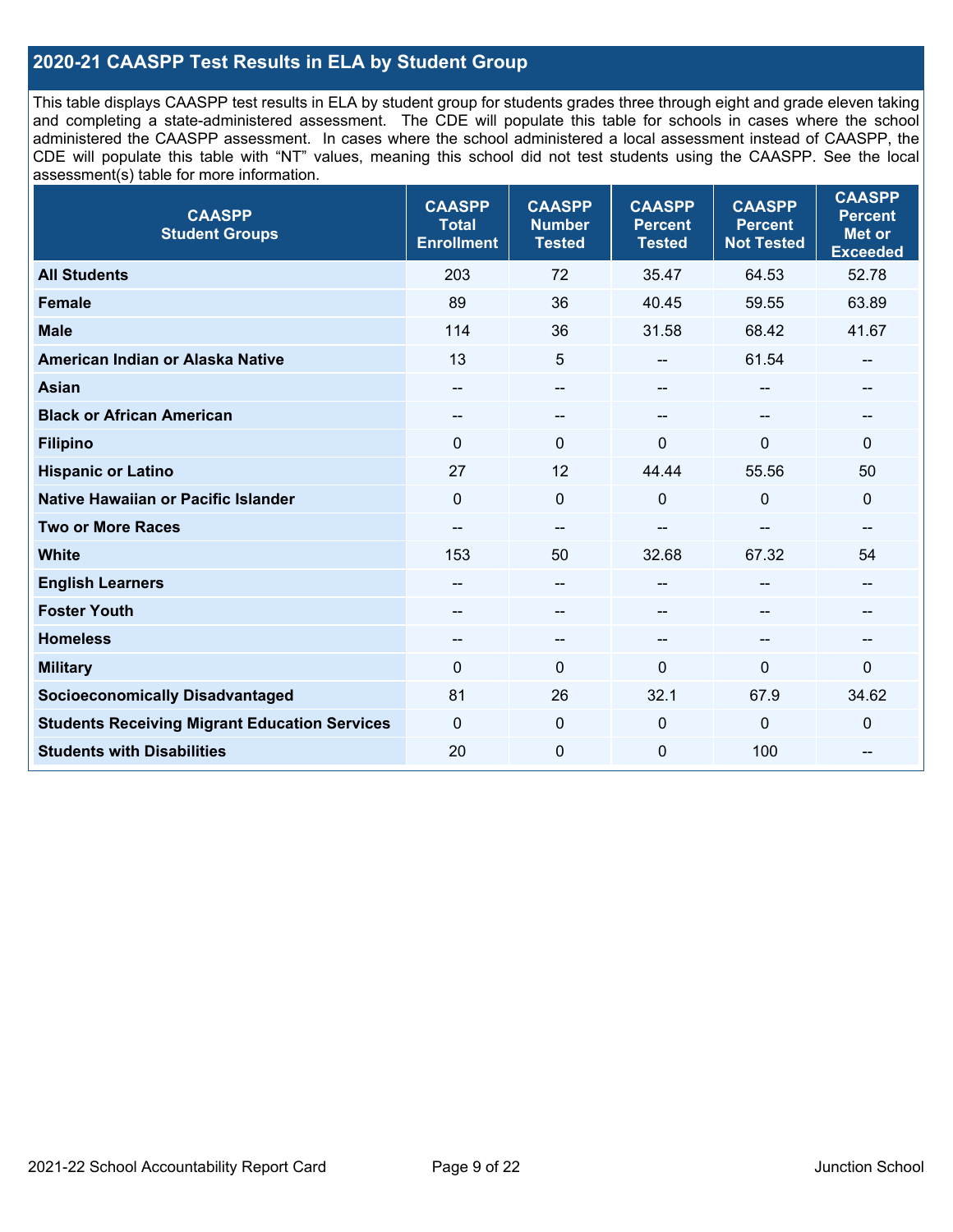### **2020-21 CAASPP Test Results in Math by Student Group**

This table displays CAASPP test results in Math by student group for students grades three through eight and grade eleven taking and completing a state-administered assessment. The CDE will populate this table for schools in cases where the school administered the CAASPP assessment. In cases where the school administered a local assessment instead of CAASPP, the CDE will populate this table with "NT" values, meaning this school did not test students using the CAASPP. See the local assessment(s) table for more information.

| <b>CAASPP</b><br><b>Student Groups</b>               | <b>CAASPP</b><br><b>Total</b><br><b>Enrollment</b> | <b>CAASPP</b><br><b>Number</b><br><b>Tested</b> | <b>CAASPP</b><br><b>Percent</b><br><b>Tested</b> | <b>CAASPP</b><br><b>Percent</b><br><b>Not Tested</b> | <b>CAASPP</b><br><b>Percent</b><br><b>Met or</b><br><b>Exceeded</b> |
|------------------------------------------------------|----------------------------------------------------|-------------------------------------------------|--------------------------------------------------|------------------------------------------------------|---------------------------------------------------------------------|
| <b>All Students</b>                                  | 203                                                | 72                                              | 35.47                                            | 64.53                                                | 59.72                                                               |
| <b>Female</b>                                        | 89                                                 | 36                                              | 40.45                                            | 59.55                                                | 55.56                                                               |
| <b>Male</b>                                          | 114                                                | 36                                              | 31.58                                            | 68.42                                                | 63.89                                                               |
| American Indian or Alaska Native                     | 13                                                 | 5                                               | --                                               | 61.54                                                | $\overline{\phantom{a}}$                                            |
| <b>Asian</b>                                         | $- -$                                              | $\qquad \qquad -$                               | --                                               | $-$                                                  | $-$                                                                 |
| <b>Black or African American</b>                     | $- -$                                              | $\qquad \qquad -$                               | $- -$                                            | $\overline{\phantom{a}}$                             | --                                                                  |
| <b>Filipino</b>                                      | $\mathbf{0}$                                       | $\Omega$                                        | 0                                                | 0                                                    | $\mathbf 0$                                                         |
| <b>Hispanic or Latino</b>                            | 27                                                 | 12                                              | 44.44                                            | 55.56                                                | 58.33                                                               |
| <b>Native Hawaiian or Pacific Islander</b>           | $\Omega$                                           | 0                                               | $\mathbf{0}$                                     | $\Omega$                                             | $\mathbf 0$                                                         |
| <b>Two or More Races</b>                             | --                                                 | --                                              | --                                               | --                                                   | --                                                                  |
| <b>White</b>                                         | 153                                                | 50                                              | 32.68                                            | 67.32                                                | 62.00                                                               |
| <b>English Learners</b>                              |                                                    | --                                              | --                                               |                                                      | --                                                                  |
| <b>Foster Youth</b>                                  |                                                    | --                                              |                                                  |                                                      |                                                                     |
| <b>Homeless</b>                                      | $- -$                                              | $\overline{\phantom{m}}$                        | --                                               | $\qquad \qquad -$                                    | $\qquad \qquad \textbf{---}$                                        |
| <b>Military</b>                                      | 0                                                  | 0                                               | $\mathbf 0$                                      | 0                                                    | $\mathbf 0$                                                         |
| <b>Socioeconomically Disadvantaged</b>               | 81                                                 | 26                                              | 32.10                                            | 67.90                                                | 46.15                                                               |
| <b>Students Receiving Migrant Education Services</b> | $\mathbf{0}$                                       | 0                                               | 0                                                | $\mathbf 0$                                          | $\mathbf 0$                                                         |
| <b>Students with Disabilities</b>                    | 20                                                 | 0                                               | 0.00                                             | 100.00                                               | $\qquad \qquad \textbf{---}$                                        |

### **2020-21 Local Assessment Test Results in ELA by Student Group**

This table displays Local Assessment test results in ELA by student group for students grades three through eight and grade eleven. LEAs/schools will populate this table for schools in cases where the school administered a local assessment. In cases where the school administered the CAASPP assessment, LEAs/schools will populate this table with "N/A" values in all cells, meaning this table is Not Applicable for this school.

| N/A<br><b>Student Groups</b>     | N/A<br><b>Total</b><br><b>Enrollment</b> | N/A<br><b>Number</b><br><b>Tested</b> | N/A<br><b>Percent</b><br><b>Tested</b> | N/A<br><b>Percent</b><br><b>Not Tested</b> | N/A<br><b>Percent</b><br><b>At or Above</b><br>Grade Level |
|----------------------------------|------------------------------------------|---------------------------------------|----------------------------------------|--------------------------------------------|------------------------------------------------------------|
| <b>All Students</b>              | N/A                                      | N/A                                   | N/A                                    | N/A                                        | N/A                                                        |
| Female                           | N/A                                      | N/A                                   | N/A                                    | N/A                                        | N/A                                                        |
| <b>Male</b>                      | N/A                                      | N/A                                   | N/A                                    | N/A                                        | N/A                                                        |
| American Indian or Alaska Native | N/A                                      | N/A                                   | N/A                                    | N/A                                        | N/A                                                        |
| <b>Asian</b>                     | N/A                                      | N/A                                   | N/A                                    | N/A                                        | N/A                                                        |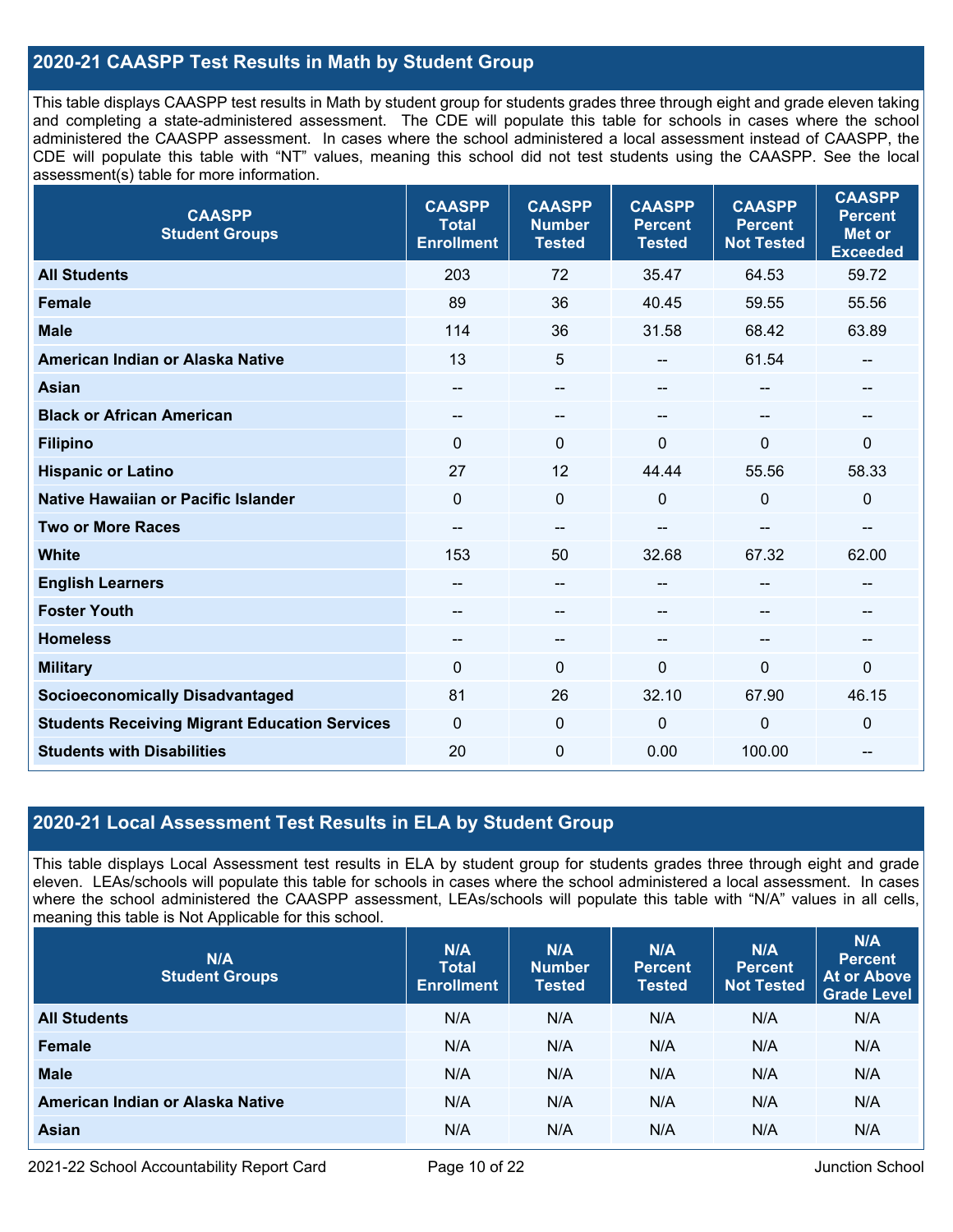| <b>Black or African American</b>                                                           | N/A | N/A | N/A | N/A | N/A |
|--------------------------------------------------------------------------------------------|-----|-----|-----|-----|-----|
| <b>Filipino</b>                                                                            | N/A | N/A | N/A | N/A | N/A |
| <b>Hispanic or Latino</b>                                                                  | N/A | N/A | N/A | N/A | N/A |
| Native Hawaiian or Pacific Islander                                                        | N/A | N/A | N/A | N/A | N/A |
| <b>Two or More Races</b>                                                                   | N/A | N/A | N/A | N/A | N/A |
| <b>White</b>                                                                               | N/A | N/A | N/A | N/A | N/A |
| <b>English Learners</b>                                                                    | N/A | N/A | N/A | N/A | N/A |
| <b>Foster Youth</b>                                                                        | N/A | N/A | N/A | N/A | N/A |
| <b>Homeless</b>                                                                            | N/A | N/A | N/A | N/A | N/A |
| <b>Military</b>                                                                            | N/A | N/A | N/A | N/A | N/A |
| <b>Socioeconomically Disadvantaged</b>                                                     | N/A | N/A | N/A | N/A | N/A |
| <b>Students Receiving Migrant Education Services</b>                                       | N/A | N/A | N/A | N/A | N/A |
| <b>Students with Disabilities</b>                                                          | N/A | N/A | N/A | N/A | N/A |
| *At or above the grade-level standard in the context of the local assessment administered. |     |     |     |     |     |

## **2020-21 Local Assessment Test Results in Math by Student Group**

This table displays Local Assessment test results in Math by student group for students grades three through eight and grade eleven. LEAs/schools will populate this table for schools in cases where the school administered a local assessment. In cases where the school administered the CAASPP assessment, LEAs/schools will populate this table with "N/A" values in all cells, meaning this table is Not Applicable for this school.

| N/A<br><b>Student Groups</b>                         | N/A<br><b>Total</b><br><b>Enrollment</b> | N/A<br><b>Number</b><br><b>Tested</b> | N/A<br><b>Percent</b><br><b>Tested</b> | N/A<br><b>Percent</b><br><b>Not Tested</b> | N/A<br><b>Percent</b><br><b>At or Above</b><br>Grade Level |
|------------------------------------------------------|------------------------------------------|---------------------------------------|----------------------------------------|--------------------------------------------|------------------------------------------------------------|
| <b>All Students</b>                                  | N/A                                      | N/A                                   | N/A                                    | N/A                                        | N/A                                                        |
| <b>Female</b>                                        | N/A                                      | N/A                                   | N/A                                    | N/A                                        | N/A                                                        |
| <b>Male</b>                                          | N/A                                      | N/A                                   | N/A                                    | N/A                                        | N/A                                                        |
| American Indian or Alaska Native                     | N/A                                      | N/A                                   | N/A                                    | N/A                                        | N/A                                                        |
| <b>Asian</b>                                         | N/A                                      | N/A                                   | N/A                                    | N/A                                        | N/A                                                        |
| <b>Black or African American</b>                     | N/A                                      | N/A                                   | N/A                                    | N/A                                        | N/A                                                        |
| <b>Filipino</b>                                      | N/A                                      | N/A                                   | N/A                                    | N/A                                        | N/A                                                        |
| <b>Hispanic or Latino</b>                            | N/A                                      | N/A                                   | N/A                                    | N/A                                        | N/A                                                        |
| Native Hawaiian or Pacific Islander                  | N/A                                      | N/A                                   | N/A                                    | N/A                                        | N/A                                                        |
| <b>Two or More Races</b>                             | N/A                                      | N/A                                   | N/A                                    | N/A                                        | N/A                                                        |
| <b>White</b>                                         | N/A                                      | N/A                                   | N/A                                    | N/A                                        | N/A                                                        |
| <b>English Learners</b>                              | N/A                                      | N/A                                   | N/A                                    | N/A                                        | N/A                                                        |
| <b>Foster Youth</b>                                  | N/A                                      | N/A                                   | N/A                                    | N/A                                        | N/A                                                        |
| <b>Homeless</b>                                      | N/A                                      | N/A                                   | N/A                                    | N/A                                        | N/A                                                        |
| <b>Military</b>                                      | N/A                                      | N/A                                   | N/A                                    | N/A                                        | N/A                                                        |
| <b>Socioeconomically Disadvantaged</b>               | N/A                                      | N/A                                   | N/A                                    | N/A                                        | N/A                                                        |
| <b>Students Receiving Migrant Education Services</b> | N/A                                      | N/A                                   | N/A                                    | N/A                                        | N/A                                                        |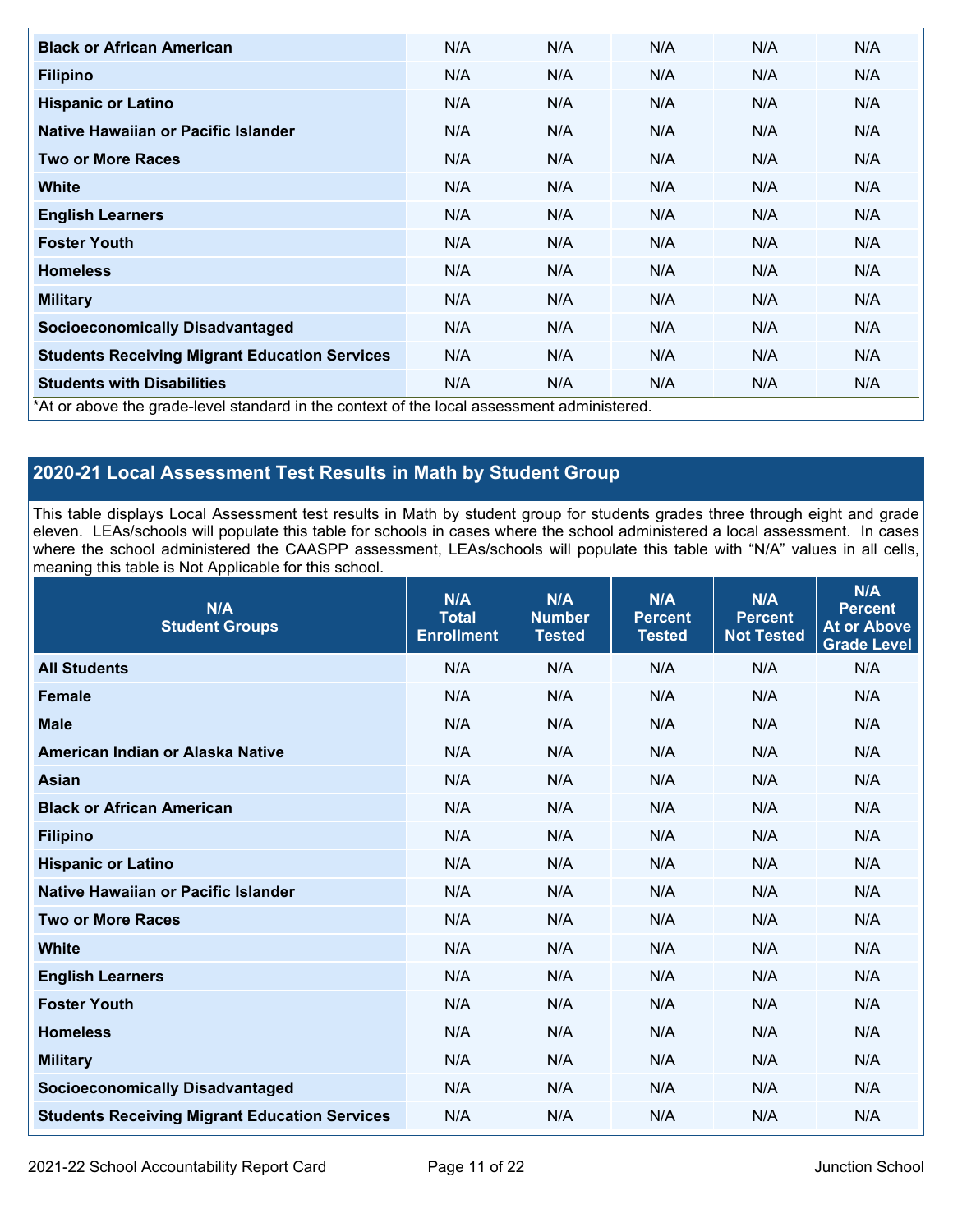| <b>Students with Disabilities</b>                                                             | N/A | N/A | N/A | N/A | N/A |  |  |
|-----------------------------------------------------------------------------------------------|-----|-----|-----|-----|-----|--|--|
| $*$ 4.4 ar aboug the arade louel standard in the context of the legal assessment administered |     |     |     |     |     |  |  |

\*At or above the grade-level standard in the context of the local assessment administered.

#### **CAASPP Test Results in Science for All Students**

This table displays the percentage of all students grades five, eight, and High School meeting or exceeding the State Standard.

The 2019-2020 data cells with N/A values indicate that the 2019-2020 data are not available due to the COVID-19 pandemic and resulting summative testing suspension. The Executive Order N-30-20 was issued which waived the assessment, accountability, and reporting requirements for the 2019-2020 school year.

For any 2020-2021 data cells with N/T values indicate that this school did not test students using the CAASPP Science.

| <b>Subject</b>                                  | <b>School</b> | <b>School</b> | <b>District</b>   | District | State   | State <sup>1</sup> |
|-------------------------------------------------|---------------|---------------|-------------------|----------|---------|--------------------|
|                                                 | 2019-20       | 2020-21       | $ 2019-20\rangle$ | 2020-21  | 2019-20 | 2020-21            |
| <b>Science</b><br>(grades 5, 8 and high school) | N/A           | 56.52         | N/A               | 56.52    | N/A     | 28.72              |

#### **2020-21 CAASPP Test Results in Science by Student Group**

This table displays CAASPP test results in Science by student group for students grades five, eight, and High School. For any data cells with N/T values indicate that this school did not test students using the CAASPP Science.

| <b>Student Group</b>                                 | <b>Total</b><br><b>Enrollment</b> | <b>Number</b><br><b>Tested</b> | <b>Percent</b><br><b>Tested</b> | <b>Percent</b><br><b>Not Tested</b> | <b>Percent</b><br><b>Met or</b><br><b>Exceeded</b> |
|------------------------------------------------------|-----------------------------------|--------------------------------|---------------------------------|-------------------------------------|----------------------------------------------------|
| <b>All Students</b>                                  | 74                                | 23                             | 31.08                           | 68.92                               | 56.52                                              |
| <b>Female</b>                                        | 30                                | 8                              | 26.67                           | 73.33                               |                                                    |
| <b>Male</b>                                          | 44                                | 15                             | 34.09                           | 65.91                               | 53.33                                              |
| American Indian or Alaska Native                     | $\overline{\phantom{m}}$          | $\hspace{0.05cm}$              | $\qquad \qquad -$               | $\overline{\phantom{m}}$            |                                                    |
| <b>Asian</b>                                         | --                                | --                             |                                 | --                                  |                                                    |
| <b>Black or African American</b>                     | 0                                 | 0                              | $\mathbf 0$                     | $\mathbf 0$                         | $\mathbf 0$                                        |
| <b>Filipino</b>                                      | $\Omega$                          | $\Omega$                       | $\Omega$                        | $\Omega$                            | $\mathbf{0}$                                       |
| <b>Hispanic or Latino</b>                            | 12                                | 3                              | 25.00                           | 75.00                               |                                                    |
| Native Hawaiian or Pacific Islander                  | 0                                 | $\mathbf 0$                    | $\mathbf 0$                     | 0                                   | $\mathbf{0}$                                       |
| <b>Two or More Races</b>                             | $-$                               | --                             |                                 |                                     |                                                    |
| <b>White</b>                                         | 53                                | 19                             | 35.85                           | 64.15                               | 57.89                                              |
| <b>English Learners</b>                              | $-$                               | --                             |                                 | $\hspace{0.05cm}$                   |                                                    |
| <b>Foster Youth</b>                                  | --                                | --                             |                                 | --                                  |                                                    |
| <b>Homeless</b>                                      | $\Omega$                          | $\mathbf 0$                    | $\mathbf{0}$                    | $\mathbf{0}$                        | $\mathbf{0}$                                       |
| <b>Military</b>                                      | $\Omega$                          | $\mathbf{0}$                   | $\mathbf{0}$                    | $\mathbf{0}$                        | $\mathbf{0}$                                       |
| <b>Socioeconomically Disadvantaged</b>               | 29                                | $\overline{7}$                 | 24.14                           | 75.86                               | --                                                 |
| <b>Students Receiving Migrant Education Services</b> | $\Omega$                          | $\mathbf 0$                    | $\mathbf 0$                     | $\Omega$                            | $\mathbf{0}$                                       |
| <b>Students with Disabilities</b>                    | $-$                               | --                             |                                 | --                                  | --                                                 |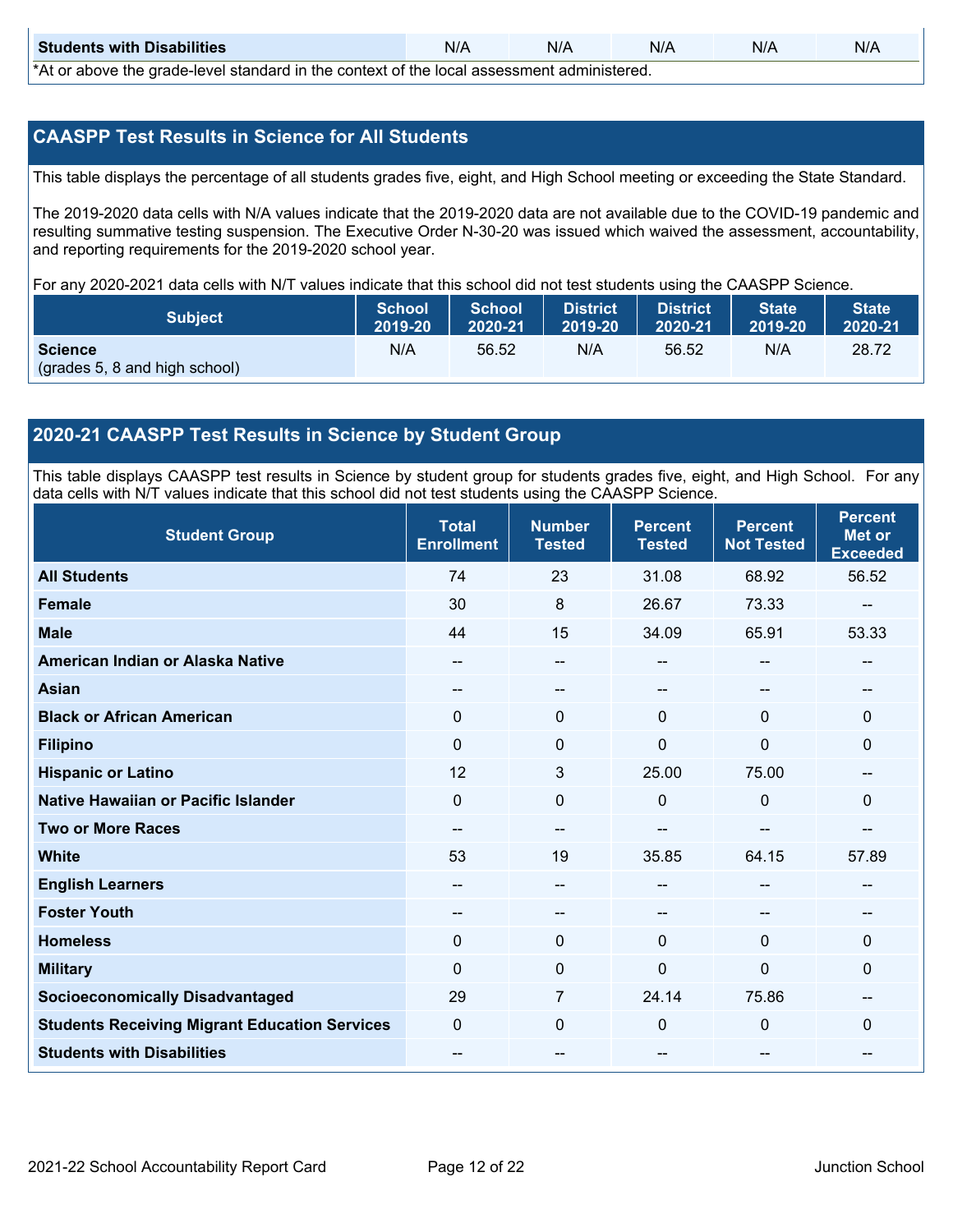## **B. Pupil Outcomes State Priority: Other Pupil Outcomes**

The SARC provides the following information relevant to the State priority: Other Pupil Outcomes (Priority 8): Pupil outcomes in the subject area of physical education.

### **2020-21 California Physical Fitness Test Results**

Due to the COVID-19 crisis, the Physical Fitness Test was suspended during the 2020-2021 school year and therefore no data are reported and each cell in this table is populated with "N/A."

| <b>Grade Level</b> | <b>Four of Six Fitness Standards</b> | Five of Six Fitness Standards   Six of Six Fitness Standards | Percentage of Students Meeting   Percentage of Students Meeting   Percentage of Students Meeting |
|--------------------|--------------------------------------|--------------------------------------------------------------|--------------------------------------------------------------------------------------------------|
| Grade 5            | N/A                                  | N/A                                                          | N/A                                                                                              |
| Grade 7            | N/A                                  | N/A                                                          | N/A                                                                                              |
| Grade 9            | N/A                                  | N/A                                                          | N/A                                                                                              |

## **C. Engagement State Priority: Parental Involvement**

The SARC provides the following information relevant to the State priority: Parental Involvement (Priority 3): Efforts the school district makes to seek parent input in making decisions regarding the school district and at each school site.

### **2021-22 Opportunities for Parental Involvement**

Partnership with parents, teachers, staff and students is essential to educational excellence and is a core belief of the Junction Elementary School District. We encourage parents to get involved as volunteers in classrooms and library, to chaperone field trips, coach sports teams, provide Kindergarten Fun Day Friday help and to become active members of groups such as School Site Council, the Safety Committee, and the Junction Education Foundation.

If you would like more information regarding volunteer opportunities, please call Principal Chris Nelson at (530) 547-3274 or email Junction Education Foundation President Jessica Ambrozevitch at junctionef@gmail.com.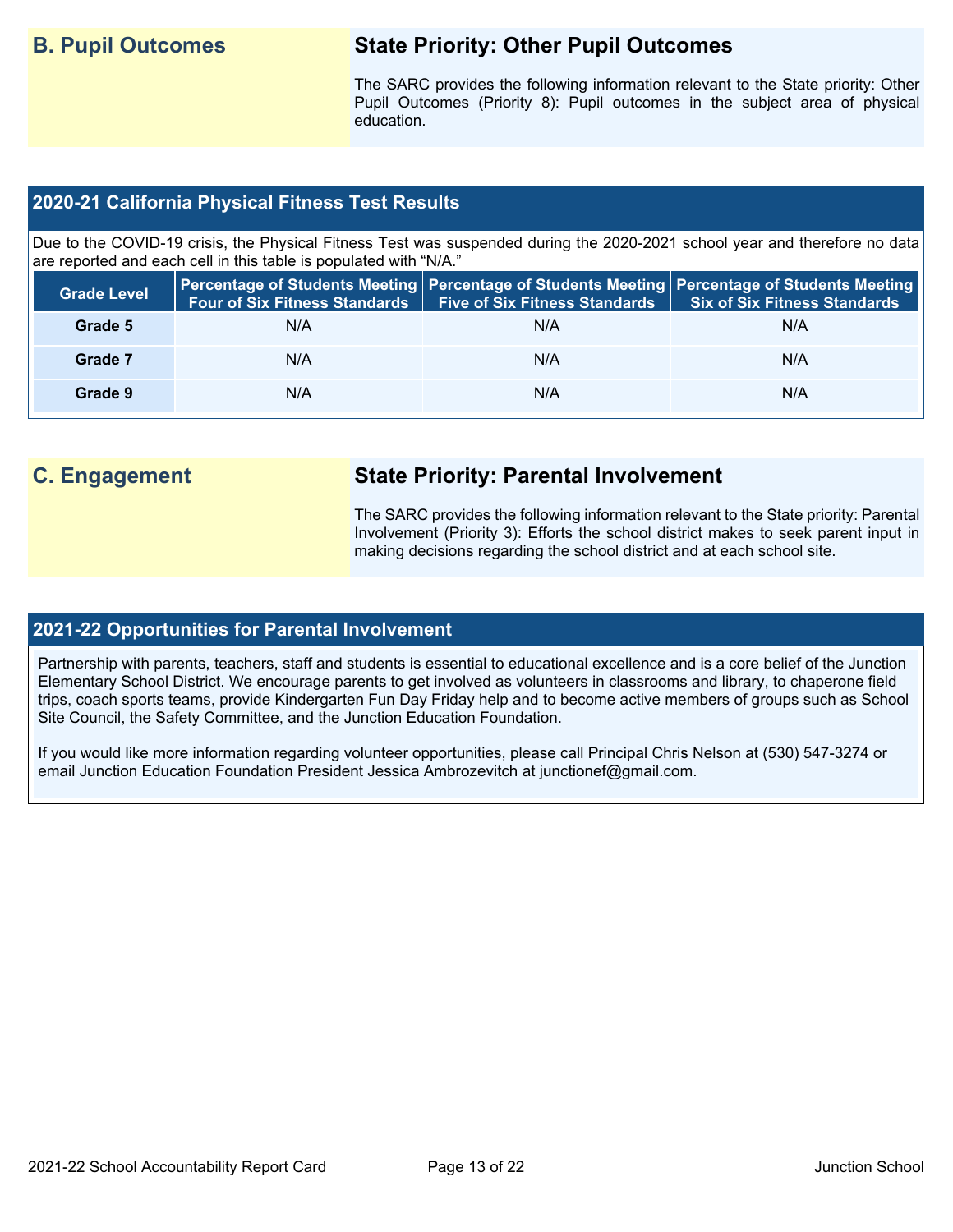## **2020-21 Chronic Absenteeism by Student Group**

| <b>Student Group</b>                                 | <b>Cumulative</b><br><b>Enrollment</b> | <b>Chronic</b><br><b>Absenteeism</b><br><b>Eligible Enrollment</b> | <b>Chronic</b><br><b>Absenteeism</b><br><b>Count</b> | <b>Chronic</b><br><b>Absenteeism</b><br><b>Rate</b> |
|------------------------------------------------------|----------------------------------------|--------------------------------------------------------------------|------------------------------------------------------|-----------------------------------------------------|
| <b>All Students</b>                                  | 408                                    | 364                                                                | 52                                                   | 14.3                                                |
| <b>Female</b>                                        | 189                                    | 167                                                                | 32                                                   | 19.2                                                |
| <b>Male</b>                                          | 219                                    | 197                                                                | 20                                                   | 10.2                                                |
| American Indian or Alaska Native                     | 19                                     | 19                                                                 | 9                                                    | 47.4                                                |
| <b>Asian</b>                                         | $\overline{7}$                         | 6                                                                  | 3                                                    | 50.0                                                |
| <b>Black or African American</b>                     | 4                                      | 4                                                                  | $\mathbf{0}$                                         | 0.0                                                 |
| <b>Filipino</b>                                      | $\mathbf{0}$                           | $\mathbf{0}$                                                       | $\mathbf{0}$                                         | 0.0                                                 |
| <b>Hispanic or Latino</b>                            | 50                                     | 47                                                                 | 6                                                    | 12.8                                                |
| Native Hawaiian or Pacific Islander                  | 0                                      | $\mathbf{0}$                                                       | $\Omega$                                             | 0.0                                                 |
| <b>Two or More Races</b>                             | $\overline{7}$                         | 6                                                                  | $\overline{2}$                                       | 33.3                                                |
| <b>White</b>                                         | 317                                    | 279                                                                | 31                                                   | 11.1                                                |
| <b>English Learners</b>                              | 13                                     | 12                                                                 | 3                                                    | 25.0                                                |
| <b>Foster Youth</b>                                  | $\overline{7}$                         | 5                                                                  | $\overline{2}$                                       | 40.0                                                |
| <b>Homeless</b>                                      | 8                                      | 8                                                                  | 5                                                    | 62.5                                                |
| <b>Socioeconomically Disadvantaged</b>               | 159                                    | 149                                                                | 32                                                   | 21.5                                                |
| <b>Students Receiving Migrant Education Services</b> | $\Omega$                               | 0                                                                  | 0                                                    | 0.0                                                 |
| <b>Students with Disabilities</b>                    | 49                                     | 43                                                                 | 6                                                    | 14.0                                                |

# **C. Engagement State Priority: School Climate**

The SARC provides the following information relevant to the State priority: School Climate (Priority 6):

- Pupil suspension rates;
- Pupil expulsion rates; and
- Other local measures on the sense of safety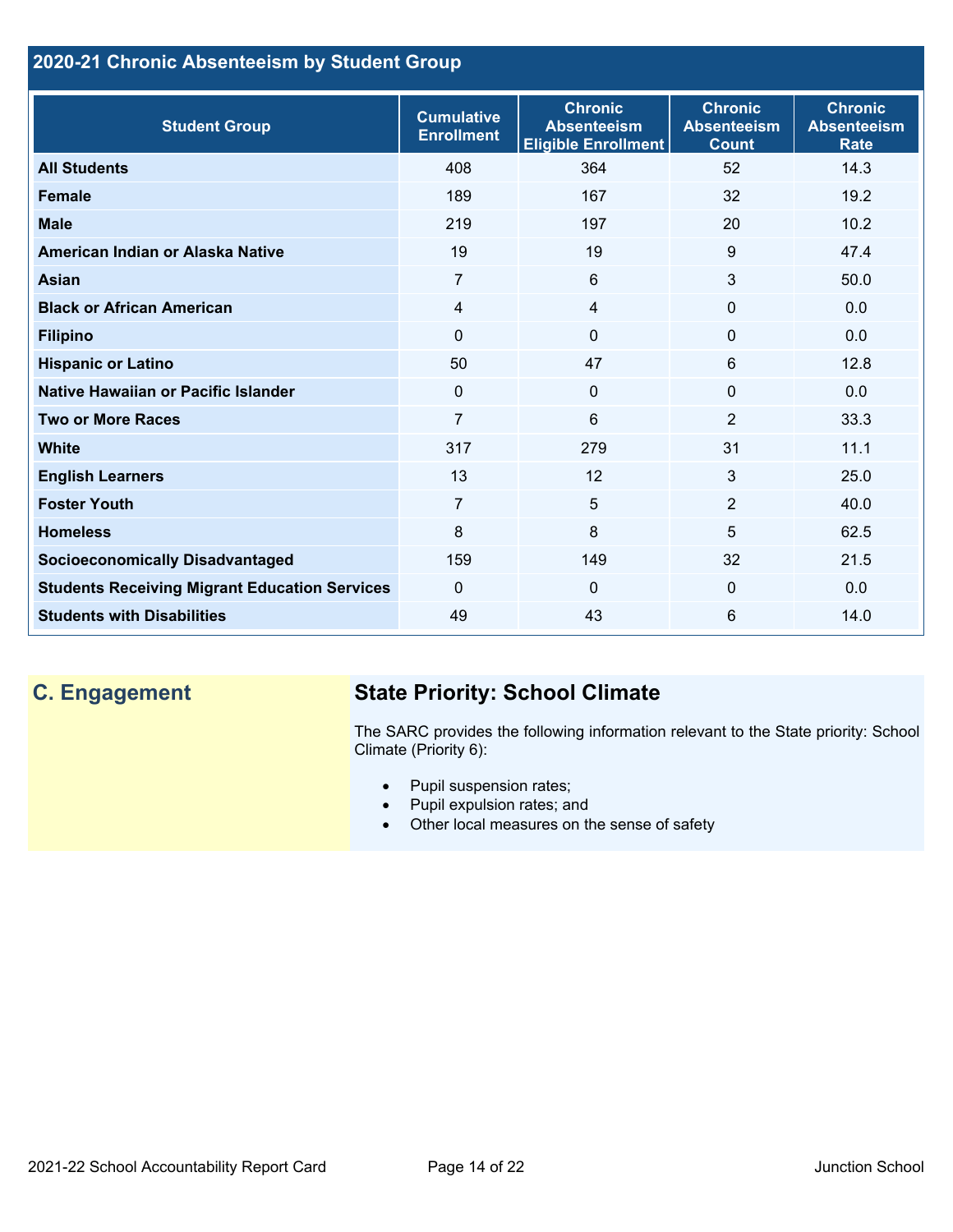#### **Suspensions and Expulsions**

This table displays suspensions and expulsions data collected between July through June, each full school year respectively. Data collected during the 2020-21 school year may not be comparable to earlier years of this collection due to differences in learning mode instruction in response to the COVID-19 pandemic.

| <b>Subject</b>     | <b>School</b><br>2018-19 | <b>School</b><br>2020-21 | District<br>2018-19 | District<br>2020-21 | <b>State</b><br>2018-19 | <b>State</b><br>2020-21 |
|--------------------|--------------------------|--------------------------|---------------------|---------------------|-------------------------|-------------------------|
| <b>Suspensions</b> | 4.62                     | 1.72                     | 4.61                | 1.72                | 3.47                    | 0.20                    |
| <b>Expulsions</b>  | 0.00                     | 0.00                     | 0.00                | 0.00                | 0.08                    | 0.00                    |

This table displays suspensions and expulsions data collected between July through February, partial school year due to the COVID-19 pandemic. The 2019-2020 suspensions and expulsions rate data are not comparable to other year data because the 2019-2020 school year is a partial school year due to the COVID-19 crisis. As such, it would be inappropriate to make any comparisons in rates of suspensions and expulsions in the 2019-2020 school year compared to other school years.

| <b>Subject</b>     | <b>School</b><br>2019-20 | <b>District</b><br>2019-20 | <b>State</b><br>2019-20 |
|--------------------|--------------------------|----------------------------|-------------------------|
| <b>Suspensions</b> | 0.29                     | 0.29                       | 2.45                    |
| <b>Expulsions</b>  | 0.00                     | 0.00                       | 0.05                    |

### **2020-21 Suspensions and Expulsions by Student Group**

| <b>Student Group</b>                                 | <b>Suspensions Rate</b> | <b>Expulsions Rate</b> |
|------------------------------------------------------|-------------------------|------------------------|
| <b>All Students</b>                                  | 1.72                    | 0.00                   |
| <b>Female</b>                                        | 1.06                    | 0.00                   |
| <b>Male</b>                                          | 2.28                    | 0.00                   |
| American Indian or Alaska Native                     | 5.26                    | 0.00                   |
| <b>Asian</b>                                         | 0.00                    | 0.00                   |
| <b>Black or African American</b>                     | 0.00                    | 0.00                   |
| <b>Filipino</b>                                      | 0.00                    | 0.00                   |
| <b>Hispanic or Latino</b>                            | 0.00                    | 0.00                   |
| Native Hawaiian or Pacific Islander                  | 0.00                    | 0.00                   |
| <b>Two or More Races</b>                             | 0.00                    | 0.00                   |
| <b>White</b>                                         | 1.26                    | 0.00                   |
| <b>English Learners</b>                              | 0.00                    | 0.00                   |
| <b>Foster Youth</b>                                  | 0.00                    | 0.00                   |
| <b>Homeless</b>                                      | 0.00                    | 0.00                   |
| <b>Socioeconomically Disadvantaged</b>               | 2.52                    | 0.00                   |
| <b>Students Receiving Migrant Education Services</b> | 0.00                    | 0.00                   |
| <b>Students with Disabilities</b>                    | 6.12                    | 0.00                   |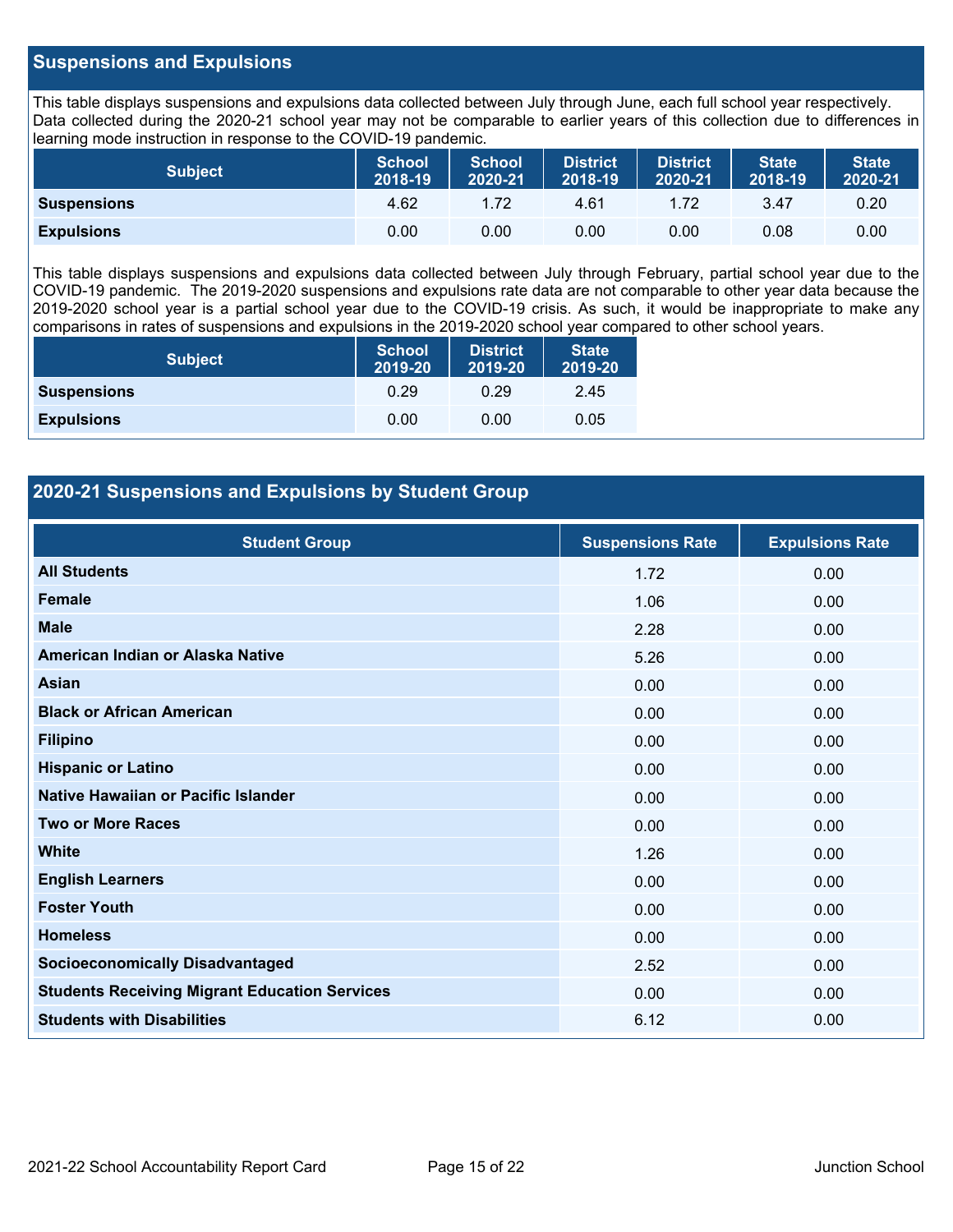#### **2021-22 School Safety Plan**

Teaching and learning require an environment that is physically and emotionally safe. The district is committed to your child's safety. We work with parents, community, and local first responders to ensure a safe, secure learning environment for our students. We conduct monthly safety drills and review the crisis intervention plan with local law enforcement annually. The school safety plan was last reviewed in December, 2021.

## **D. Other SARC Information Information Required in the SARC**

The information in this section is required to be in the SARC but is not included in the state priorities for LCFF.

#### **2018-19 Elementary Average Class Size and Class Size Distribution**

This table displays the 2018-19 average class size and class size distribution. The columns titled "Number of Classes" indicates how many classes fall into each size category (a range of total students per class). The "Other" category is for multigrade level classes.

| <b>Grade Level</b> | <b>Average</b><br><b>Class Size</b> | Number of Classes with   Number of Classes with   Number of Classes with<br>1-20 Students | 21-32 Students | 33+ Students |
|--------------------|-------------------------------------|-------------------------------------------------------------------------------------------|----------------|--------------|
| K                  | 18                                  | 3                                                                                         |                |              |
|                    | 19                                  |                                                                                           |                |              |
|                    | 19                                  |                                                                                           |                |              |
|                    | 15                                  |                                                                                           |                |              |
|                    | 26                                  |                                                                                           |                |              |
|                    | 31                                  |                                                                                           |                |              |
|                    | 26                                  |                                                                                           |                |              |

### **2019-20 Elementary Average Class Size and Class Size Distribution**

This table displays the 2019-20 average class size and class size distribution. The columns titled "Number of Classes" indicates how many classes fall into each size category (a range of total students per class). The "Other" category is for multi-grade level classes.

| <b>Grade Level</b> | <b>Average</b><br><b>Class Size</b> | 1-20 Students | Number of Classes with   Number of Classes with  <br>21-32 Students | <b>Number of Classes with</b><br>33+ Students |
|--------------------|-------------------------------------|---------------|---------------------------------------------------------------------|-----------------------------------------------|
| K                  | 21                                  |               |                                                                     |                                               |
|                    | 21                                  |               |                                                                     |                                               |
|                    | 21                                  |               |                                                                     |                                               |
|                    | 20                                  |               |                                                                     |                                               |
|                    | 23                                  |               |                                                                     |                                               |
| 5                  | 31                                  |               |                                                                     |                                               |
| 6                  | 17                                  | 6             | 5                                                                   |                                               |
| <b>Other</b>       | 12                                  | ົ             |                                                                     |                                               |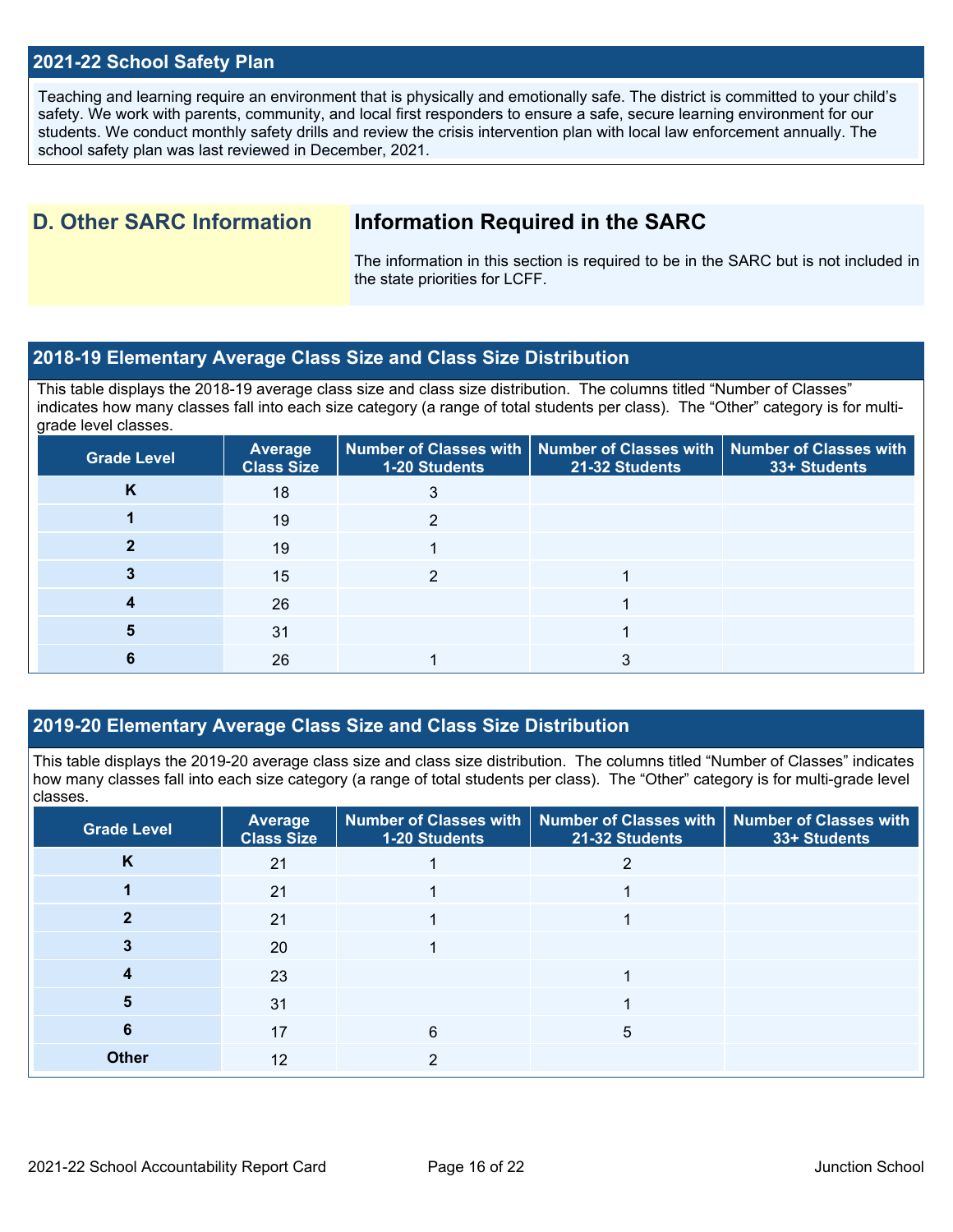#### **2020-21 Elementary Average Class Size and Class Size Distribution**

This table displays the 2020-21 average class size and class size distribution. The columns titled "Number of Classes" indicates how many classes fall into each size category (a range of total students per class). The "Other" category is for multi-grade level classes.

| <b>Grade Level</b> | <b>Average</b><br><b>Class Size</b> | 1-20 Students | Number of Classes with   Number of Classes with   Number of Classes with<br>21-32 Students | 33+ Students |
|--------------------|-------------------------------------|---------------|--------------------------------------------------------------------------------------------|--------------|
| K                  | 18                                  | 3             |                                                                                            |              |
|                    | 20                                  | っ             |                                                                                            |              |
|                    | 19                                  | 2             |                                                                                            |              |
|                    | 19                                  |               |                                                                                            |              |
|                    | 23                                  |               |                                                                                            |              |
| 5                  | 17                                  | っ             |                                                                                            |              |
| 6                  | 19                                  | າ             | 5                                                                                          |              |
| <b>Other</b>       | 11                                  | 2             |                                                                                            |              |

#### **2020-21 Ratio of Pupils to Academic Counselor**

This table displays the ratio of pupils to Academic Counselor. One full time equivalent (FTE) equals one staff member working full time; one FTE could also represent two staff members who each work 50 percent of full time.

| <b>Title</b>                        | Ratio |
|-------------------------------------|-------|
| <b>Pupils to Academic Counselor</b> |       |

## **2020-21 Student Support Services Staff**

This table displays the number of FTE support staff assigned to this school. One full time equivalent (FTE) equals one staff member working full time; one FTE could also represent two staff members who each work 50 percent of full time.

| <b>Title</b>                                                         | <b>Number of FTE Assigned to School</b> |
|----------------------------------------------------------------------|-----------------------------------------|
| <b>Counselor (Academic, Social/Behavioral or Career Development)</b> | 0                                       |
| Library Media Teacher (Librarian)                                    | 0                                       |
| <b>Library Media Services Staff (Paraprofessional)</b>               | $\Omega$                                |
| <b>Psychologist</b>                                                  | 0                                       |
| <b>Social Worker</b>                                                 | $\Omega$                                |
| <b>Speech/Language/Hearing Specialist</b>                            | 0                                       |
| <b>Resource Specialist (non-teaching)</b>                            | 0                                       |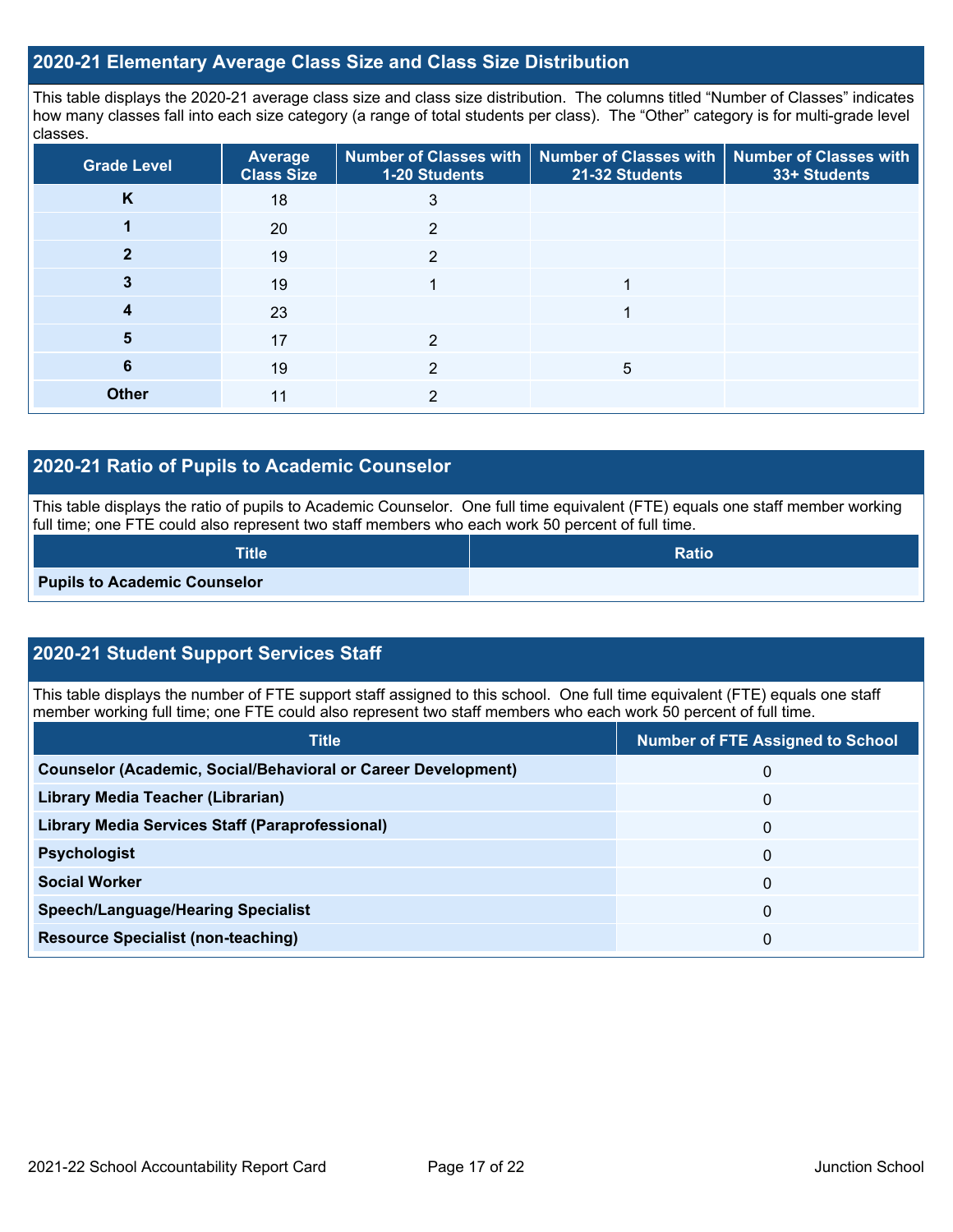### **2019-20 Expenditures Per Pupil and School Site Teacher Salaries**

This table displays the 2019-20 expenditures per pupil and average teach salary for this school. Cells with N/A values do not require data.

| Level                                                | <b>Total</b><br><b>Expenditures</b><br><b>Per Pupil</b> | <b>Expenditures</b><br><b>Per Pupil</b><br>(Restricted) | <b>Expenditures</b><br><b>Per Pupil</b><br>(Unrestricted) | Average<br><b>Teacher</b><br><b>Salary</b> |
|------------------------------------------------------|---------------------------------------------------------|---------------------------------------------------------|-----------------------------------------------------------|--------------------------------------------|
| <b>School Site</b>                                   | 8481.66                                                 | 2950.85                                                 | 6185.03                                                   | 63649.64                                   |
| <b>District</b>                                      | N/A                                                     | N/A                                                     | 8481.66                                                   | \$62,105                                   |
| <b>Percent Difference - School Site and District</b> | N/A                                                     | N/A                                                     | $-31.3$                                                   | 2.5                                        |
| <b>State</b>                                         |                                                         |                                                         | \$8.444                                                   | \$72,352                                   |
| <b>Percent Difference - School Site and State</b>    | N/A                                                     | N/A                                                     | $-30.9$                                                   | $-12.8$                                    |

## **2020-21 Types of Services Funded**

Title I (Basic Grant) Title II (Professional Development/Class Size Reduction) Title IV (Enhance overall program) Title V (Rural Education Achievement Program) ESEA-Special Day Class ESEA- SDC Program Local Control Funding Formula (State funding) ESSER I, II, III federal funds) Other state funds-Expanded Learning Program,

### **2019-20 Teacher and Administrative Salaries**

This table displays the 2019-20 Teacher and Administrative salaries. For detailed information on salaries, see the CDE Certification Salaries & Benefits web page at<http://www.cde.ca.gov/ds/fd/cs/>.

| Category                                             | <b>District</b><br><b>Amount</b> | <b>State Average</b><br>for Districts<br>in Same Category |
|------------------------------------------------------|----------------------------------|-----------------------------------------------------------|
| <b>Beginning Teacher Salary</b>                      | \$34,386                         | \$47,265                                                  |
| <b>Mid-Range Teacher Salary</b>                      | \$61,775                         | \$69,813                                                  |
| <b>Highest Teacher Salary</b>                        | \$82,321                         | \$91,237                                                  |
| <b>Average Principal Salary (Elementary)</b>         | \$102,837                        | \$113,466                                                 |
| <b>Average Principal Salary (Middle)</b>             | \$0                              | \$115,186                                                 |
| <b>Average Principal Salary (High)</b>               | \$0                              | \$0                                                       |
| <b>Superintendent Salary</b>                         | \$0                              | \$131,359                                                 |
| <b>Percent of Budget for Teacher Salaries</b>        | 28%                              | 30%                                                       |
| <b>Percent of Budget for Administrative Salaries</b> | 6%                               | 7%                                                        |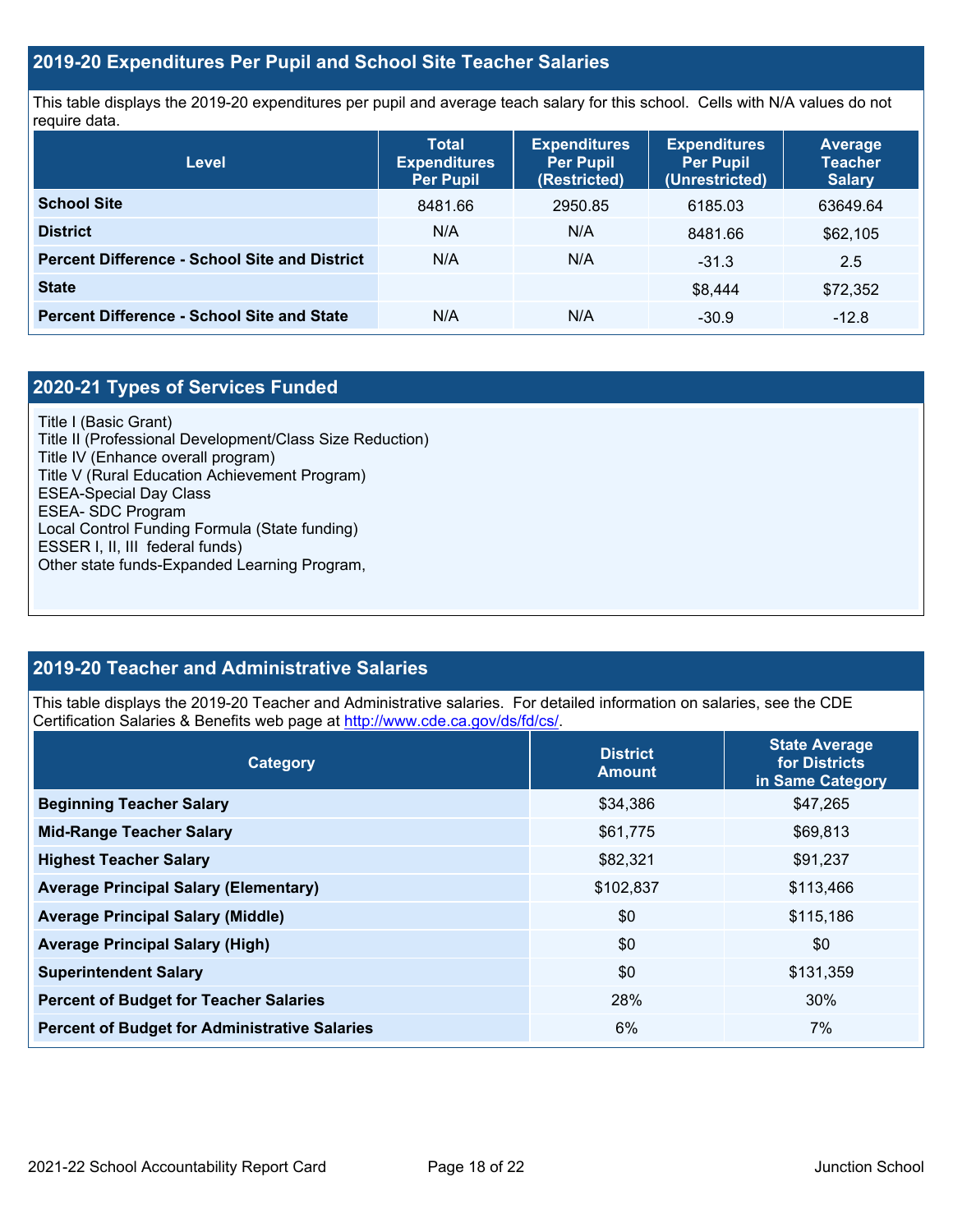#### **Professional Development**

The Junction Elementary School District understands that with the quickly changing expectations from both the state and federal government regarding education, professional development is imperative to continue giving our students the best quality education possible. The district is committed both in policy and budget to provide opportunities for professional development.

We have three days each year dedicated to staff and professional development. The district also uses one Wednesday minimum day of each month, as well as participation in the county co-op, to train staff members. Our teachers attend workshops and conferences presented by the district, county and other professional organizations. New teachers and site mentors participate in the Alliance for Teacher Excellence offered through Tehama County Department of Education.

New teachers participate in a two-year observation and evaluation process where they work with the site administration and mentors. The school staff (classified, certificated and administration) regularly review student performance data. This data is also regularly reviewed by the Junction School Site Council and School Board.

This table displays the number of school days dedicated to staff development and continuous improvement.

| <b>Subiect</b> '                                                                |  | $\sqrt{2019-20}$ 2020-21 2021-22 |
|---------------------------------------------------------------------------------|--|----------------------------------|
| Number of school days dedicated to Staff Development and Continuous Improvement |  |                                  |

# **Junction Elementary School District 2020-21 Local Accountability Report Card (LARC) Addendum**

## **Local Accountability Report Card (LARC) Addendum**

**2020-21 Local Accountability Report Card (LARC) Addendum Overview**



On July 14, 2021, the California State Board of Education (SBE) determined that the California Department of Education (CDE) will use the SARC as the mechanism to conduct a one-time data collection of the LEA-level aggregate test results of all school's local assessments administered during the 2020–2021 school year in order to meet the federal Every Students Succeeds Act (ESSA) reporting requirement for the Local Educational Agency Accountability Report Cards (LARCs).

Each local educational agency (LEA) is responsible for preparing and posting their annual LARC in accordance with the federal ESSA. As a courtesy, the CDE prepares and posts the LARCs on behalf of all LEAs.

Only for the 2020–2021 school year and the 2020–2021 LARCs, LEAs are required to report their aggregate local assessments test results at the LEA-level to the CDE by populating the tables below via the SARC. These data will be used to meet the LEAs' federal requirement for their LARCs. Note that it is the responsibility of the school and LEA to ensure that all student privacy and suppression rules are in place when reporting data in Tables 3 and 4 in the Addendum, as applicable.

The tables below are not part of the SBE approved 2020–2021 SARC template but rather are the mechanism by which these required data will be collected from LEAs.

For purposes of the LARC and the following tables, an LEA is defined as a school district, a county office of education, or a direct funded charter school.

| <b>2021-22 District Contact Information</b> |                                     |  |  |
|---------------------------------------------|-------------------------------------|--|--|
| <b>District Name</b>                        | Junction Elementary School District |  |  |
|                                             |                                     |  |  |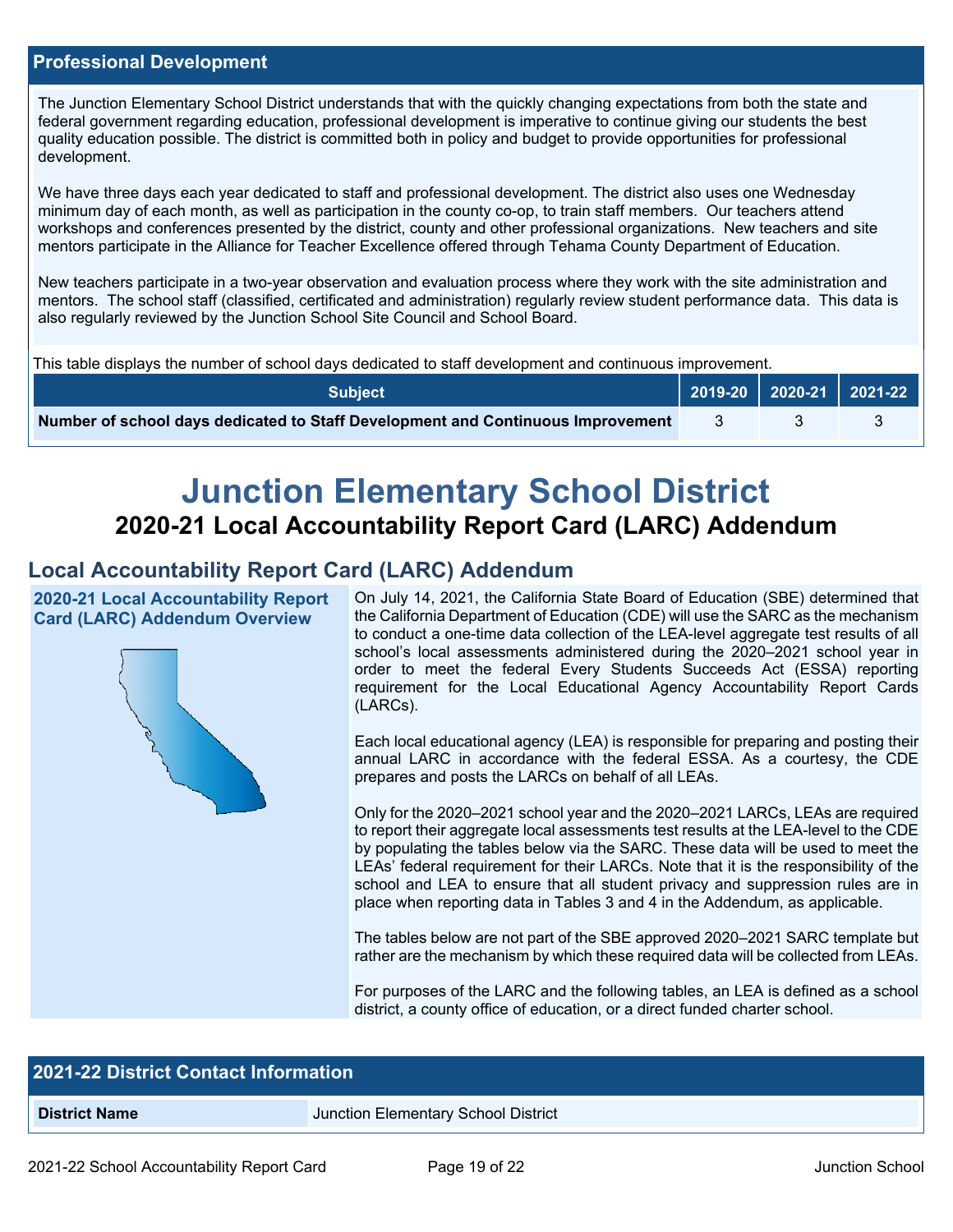| <b>Phone Number</b>             | 530.547.3276          |
|---------------------------------|-----------------------|
| <b>Superintendent</b>           | Clay Ross             |
| <b>Email Address</b>            | cross@junctionesd.net |
| <b>District Website Address</b> | www.junctionesd.net   |

## **2020-21 CAASPP Test Results in ELA by Student Group**

This table displays CAASPP test results in ELA by student group for students grades three through eight and grade eleven taking and completing a state-administered assessment. The CDE will populate this table for schools in cases where the school administered the CAASPP assessment. In cases where the school administered a local assessment instead of CAASPP, the CDE will populate this table with "NT" values, meaning this school did not test students using the CAASPP. See the local assessment(s) table for more information.

| <b>CAASPP</b><br><b>Student Groups</b>               | <b>CAASPP</b><br><b>Total</b><br><b>Enrollment</b> | <b>CAASPP</b><br><b>Number</b><br><b>Tested</b> | <b>CAASPP</b><br><b>Percent</b><br><b>Tested</b> | <b>CAASPP</b><br><b>Percent</b><br><b>Not Tested</b> | <b>CAASPP</b><br><b>Percent</b><br>Met or<br><b>Exceeded</b> |
|------------------------------------------------------|----------------------------------------------------|-------------------------------------------------|--------------------------------------------------|------------------------------------------------------|--------------------------------------------------------------|
| <b>All Students</b>                                  | 203                                                | 72                                              | 35.47                                            | 64.53                                                | 52.78                                                        |
| <b>Female</b>                                        | 89                                                 | 36                                              | 40.45                                            | 59.55                                                | 63.89                                                        |
| <b>Male</b>                                          | 114                                                | 36                                              | 31.58                                            | 68.42                                                | 41.67                                                        |
| American Indian or Alaska Native                     | 13                                                 | 5                                               | --                                               | 61.54                                                | --                                                           |
| <b>Asian</b>                                         | $\hspace{0.05cm}$                                  | $-$                                             | --                                               |                                                      | --                                                           |
| <b>Black or African American</b>                     |                                                    | --                                              | --                                               |                                                      | --                                                           |
| <b>Filipino</b>                                      | $\Omega$                                           | $\mathbf{0}$                                    | $\Omega$                                         | $\mathbf{0}$                                         | $\Omega$                                                     |
| <b>Hispanic or Latino</b>                            | 27                                                 | 12                                              | 44.44                                            | 55.56                                                | 50.00                                                        |
| <b>Native Hawaiian or Pacific Islander</b>           | $\mathbf 0$                                        | $\mathbf 0$                                     | 0                                                | $\overline{0}$                                       | 0                                                            |
| <b>Two or More Races</b>                             |                                                    | --                                              |                                                  |                                                      | --                                                           |
| <b>White</b>                                         | 153                                                | 50                                              | 32.68                                            | 67.32                                                | 54.00                                                        |
| <b>English Learners</b>                              |                                                    | $\qquad \qquad -$                               | --                                               | --                                                   |                                                              |
| <b>Foster Youth</b>                                  |                                                    | $-$                                             | --                                               |                                                      | --                                                           |
| <b>Homeless</b>                                      | $\hspace{0.05cm}$ – $\hspace{0.05cm}$              | $-$                                             | $- -$                                            | $\overline{\phantom{a}}$                             | --                                                           |
| <b>Military</b>                                      | 0                                                  | 0                                               | 0                                                | $\mathbf{0}$                                         | 0                                                            |
| <b>Socioeconomically Disadvantaged</b>               | 81                                                 | 26                                              | 32.10                                            | 67.90                                                | 34.62                                                        |
| <b>Students Receiving Migrant Education Services</b> | 0                                                  | 0                                               | 0                                                | $\mathbf 0$                                          | 0                                                            |
| <b>Students with Disabilities</b>                    | 20                                                 | $\mathbf 0$                                     | 0.00                                             | 100.00                                               | --                                                           |